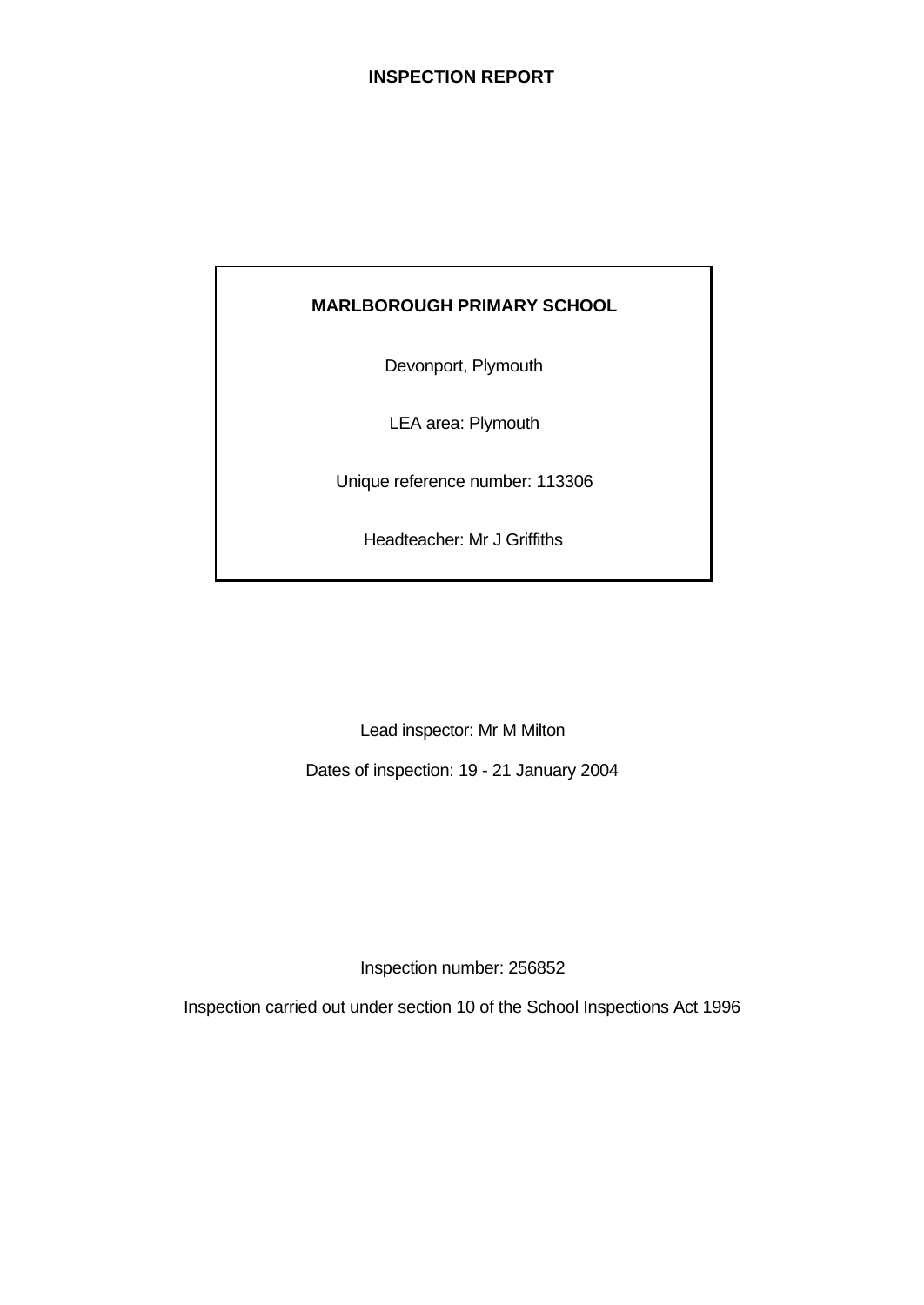#### © Crown copyright 2004

This report may be reproduced in whole or in part for non-commercial educational purposes, provided that all extracts quoted are reproduced verbatim without adaptation and on condition that the source and date thereof are stated.

Further copies of this report are obtainable from the school. Under the School Inspections Act 1996, the school must provide a copy of this report and/or its summary free of charge to certain categories of people. A charge not exceeding the full cost of reproduction may be made for any other copies supplied.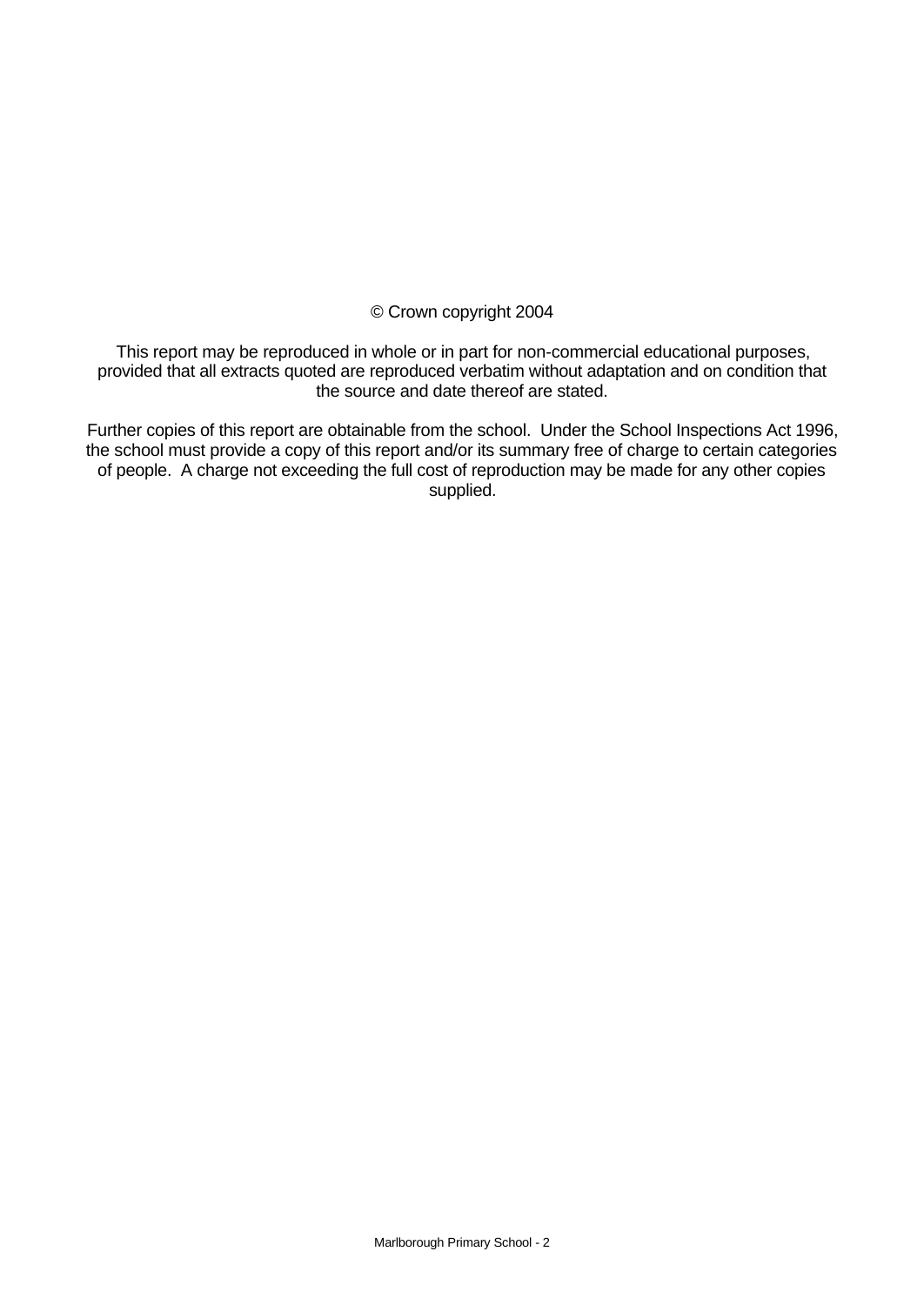## **INFORMATION ABOUT THE SCHOOL**

| Type of school:              | Primary                                       |
|------------------------------|-----------------------------------------------|
| School category:             | Community                                     |
| Age range of pupils:         | 3 to 11                                       |
| Gender of pupils:            | Mixed                                         |
| Number on roll <sup>.</sup>  | 167                                           |
| School address:              | <b>Morice Square</b><br>Devonport<br>Plymouth |
| Postcode:                    | Devon<br>PL1 4NJ                              |
| Telephone number:            | 01752 567681                                  |
| Fax number:                  | 01752 605280                                  |
| Appropriate authority:       | Governing body                                |
| Name of chair of governors:  | Mr M Martin                                   |
| Date of previous inspection: | 21 June 1999                                  |

## **CHARACTERISTICS OF THE SCHOOL**

Marlborough Primary School has 167 pupils in nine classes and is smaller than most primary schools. The classes include a nursery and a small nurture class for ten Year 1 pupils drawn from Marlborough Primary and another nearby primary school. This nurture class for pupils with special educational needs is funded by the Devonport Regeneration Company. There are equal numbers of boys and girls in the school as a whole, but imbalances in particular years. Most pupils are from White British backgrounds with a small number of pupils from ethnic minority groups. No pupils are learning English as an additional language. The proportion of pupils with special educational needs is above the national average and the proportion with statements of special educational needs is also above the national average. The most common special needs of these pupils are difficulties with speech and communication, and social, emotional and behavioural development. The proportion of pupils who join or leave the school other than at the start and end of the school year is above the national average. More than half of the pupils are known to be eligible for free school meals, and this is well above the national average. The area from which the school draws most of its pupils is disadvantaged socially and economically, and benefits from the government's New Deal for Communities. The school has received the following awards: Healthy Schools and Enhanced Nursery. Until December 2003, the school was part of the Plymouth Education Action Zone that will be replaced by an Excellence Cluster soon. Pupils' overall standards on entry are far below national averages particularly in language and communication, and mathematical development.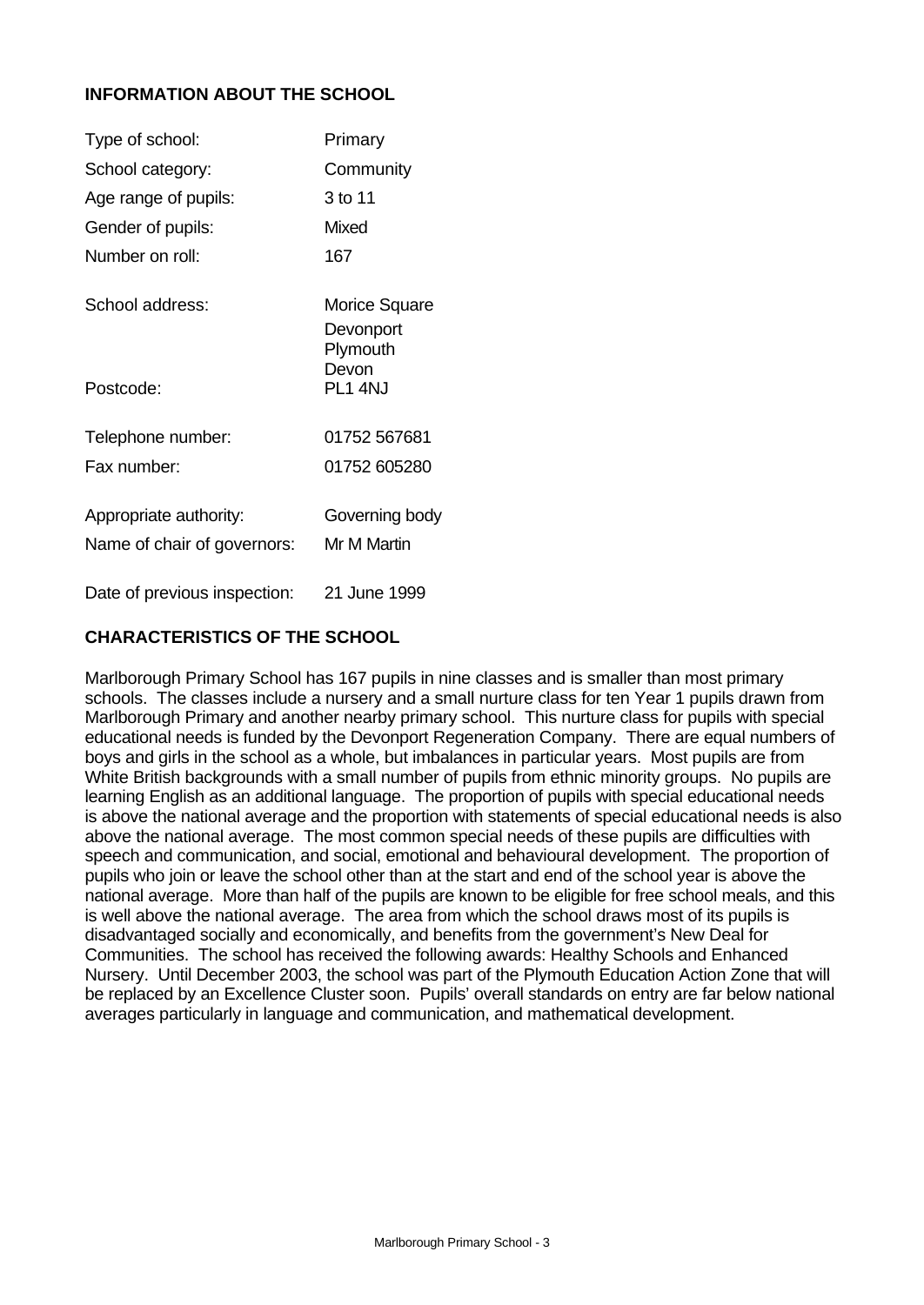## **INFORMATION ABOUT THE INSPECTION TEAM**

|       | Members of the inspection team |                | <b>Subject responsibilities</b>             |
|-------|--------------------------------|----------------|---------------------------------------------|
| 1723  | M Milton                       | Lead inspector | Science                                     |
|       |                                |                | Information and communication<br>technology |
|       |                                |                | Religious education                         |
|       |                                |                | Design and technology                       |
|       |                                |                | History                                     |
|       |                                |                | Geography                                   |
| 9712  | J Barber                       | Lay inspector  |                                             |
| 32257 | R Chalkley                     | Team inspector | <b>Foundation Stage</b>                     |
|       |                                |                | <b>Mathematics</b>                          |
|       |                                |                | <b>Music</b>                                |
|       |                                |                | Special educational needs                   |
| 22990 | C Furniss                      | Team inspector | English                                     |
|       |                                |                | Art                                         |
|       |                                |                | Physical education                          |
|       |                                |                | Personal, social and health<br>education    |

The inspection contractor was:

Cambridge Education Associates

Demeter House

Station Road

**Cambridge** 

CB1 2RS

Any concerns or complaints about the inspection or the report should be made initially to the contractor. The procedures are set out in the leaflet *'Complaining about Ofsted Inspections'*, which is available from Ofsted Publications Centre (telephone 07002 637833) or Ofsted's website (www.ofsted.gov.uk).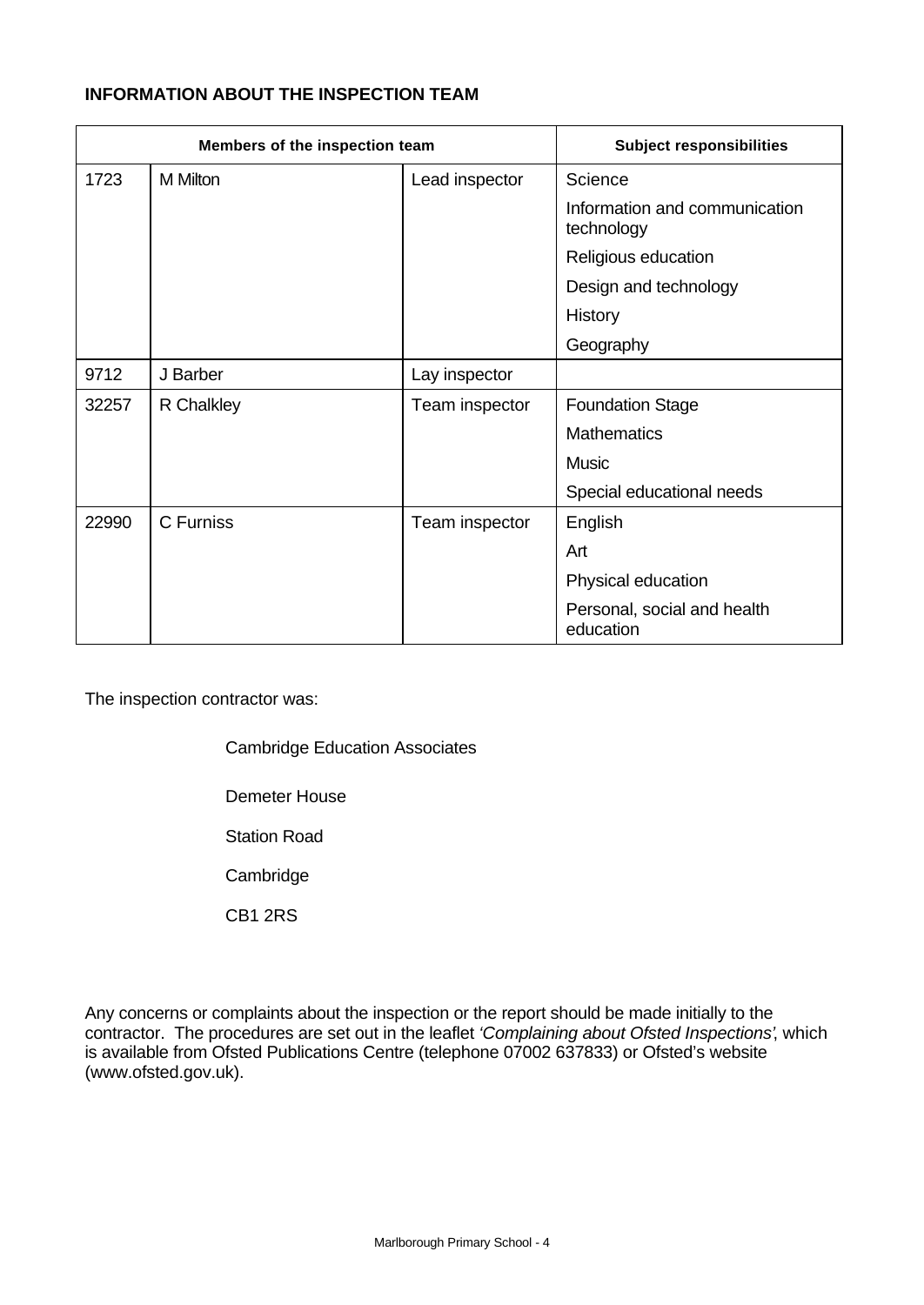## **REPORT CONTENTS**

|                                                                                       | Page    |
|---------------------------------------------------------------------------------------|---------|
| <b>PART A: SUMMARY OF THE REPORT</b>                                                  | 6       |
| <b>PART B: COMMENTARY ON THE MAIN INSPECTION FINDINGS</b>                             |         |
| <b>STANDARDS ACHIEVED BY PUPILS</b>                                                   | 8       |
| Standards achieved in areas of learning, subjects and courses                         |         |
| Pupils' attitudes, values and other personal qualities                                |         |
| QUALITY OF EDUCATION PROVIDED BY THE SCHOOL                                           | $12 \,$ |
| Teaching and learning<br>The curriculum<br>Care, guidance and support                 |         |
| Partnership with parents, other schools and the community                             |         |
| <b>LEADERSHIP AND MANAGEMENT</b>                                                      | 18      |
| PART C: THE QUALITY OF EDUCATION IN AREAS OF LEARNING,<br><b>SUBJECTS AND COURSES</b> | 20      |
| AREAS OF LEARNING IN THE FOUNDATION STAGE                                             |         |
| <b>SUBJECTS AND COURSES IN KEY STAGES 1 and 2</b>                                     |         |
| <b>PART D: SUMMARY OF THE MAIN INSPECTION JUDGEMENTS</b>                              | 30      |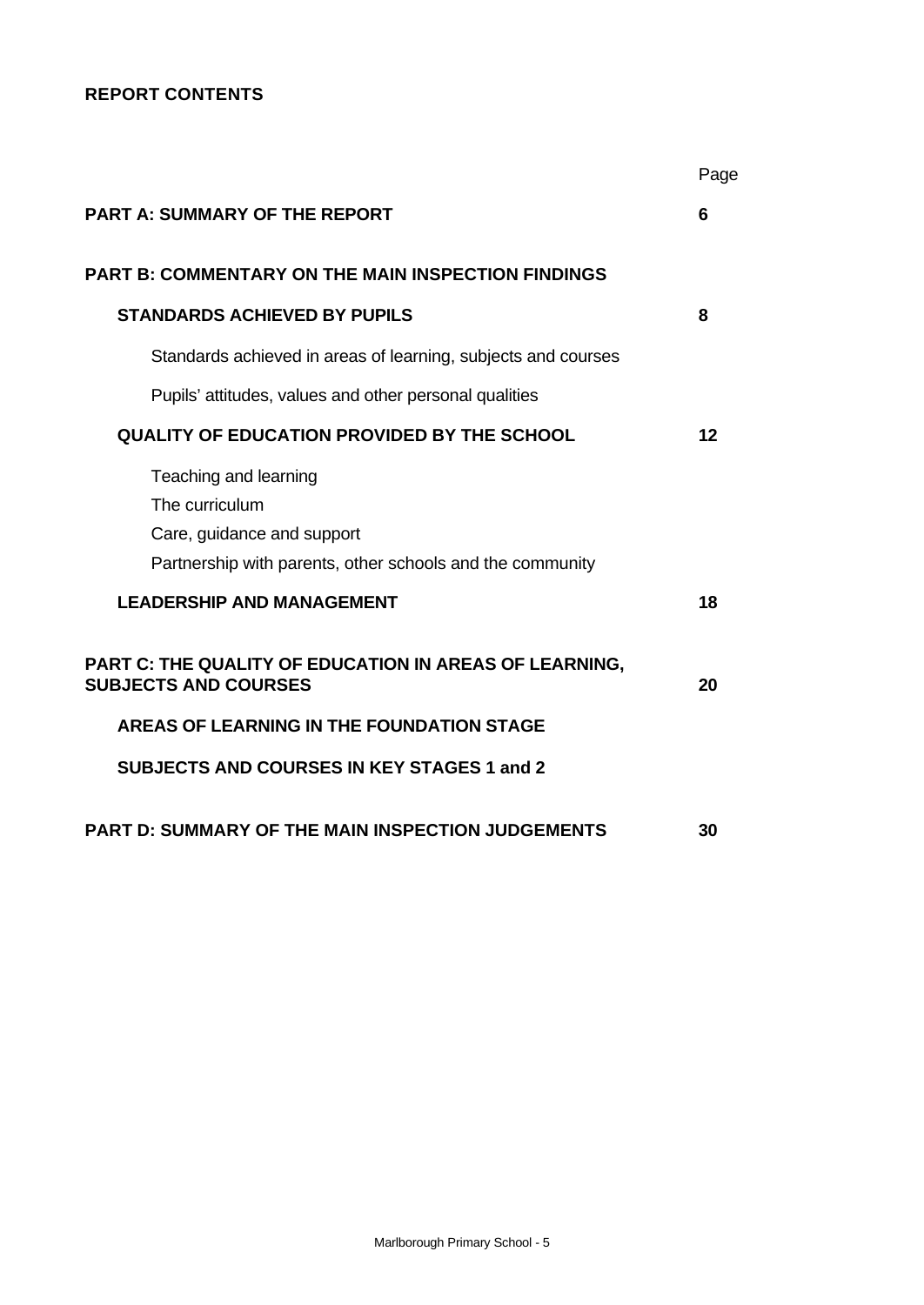# **PART A: SUMMARY OF THE REPORT**

## **OVERALL EVALUATION**

**The school is effective** because teaching is good and so pupils achieve well from their overall very low starting point. Although their overall standards are below national averages by the time they reach 11, the school adds value to pupils' learning. This well managed school provides a good quality education for pupils, many of whom come from a disadvantaged area. **The school gives good value for money.**

The school's main strengths and weaknesses are:

- The good quality of teaching and learning, especially in the nursery and reception;
- The committed teachers and support staff provide a high level of care for all pupils and are seeking to improve the quality of education provided by the school;
- Despite pupils' good achievement in English and mathematics, there is still scope to raise standards further;
- Pupils' very good achievement in science;
- It works hard to ensure that all pupils benefit from the education it offers, including those have difficulties with their learning and behaviour;
- Its very good links with the parents and community are used to give the pupils an enriched range of learning opportunities;
- Accommodation for the nursery and reception classes is unsatisfactory.

The school has made satisfactory improvement since the last inspection in 1999. The key issues identified by that inspection have been addressed. Other aspects of the school that have improved are pupils' achievement, the level of care for pupils and the school's partnership with parents.

|             |      | all schools |      |    |  |  |  |
|-------------|------|-------------|------|----|--|--|--|
|             | 2001 | 2003        | 2003 |    |  |  |  |
| English     | F*   |             | E*   |    |  |  |  |
| mathematics |      | F*          | F*   |    |  |  |  |
| science     |      | $F^*$       |      | A* |  |  |  |

## **STANDARDS ACHIEVED**

*Key: A - well above average; B – above average; C – average; D – below average; E – well below average. Similar schools are those whose pupils attained similarly at the end of Year 2.*

**Pupils' achievement is good.** Although pupils' standards on entry are very low, their achievement is good in the nursery and reception. Most children in reception are on track to reach the expected goals for their personal, social and emotional development but a relatively few children are on track to reach the other goals children are expected to reach by the end of reception. During the infants and juniors, the good achievement continues. By the time they are aged seven, standards have risen to well below national averages in reading, writing and mathematics. For eleven-year-olds, standards are below national averages in English and mathematics, and average in science. Pupils' standards meet national expectations in physical education, and the expectations of the Agreed Syllabus in religious education. Although pupils achieve well, there is scope to raise standards in English and mathematics. In comparison with similar schools, the results in the 2003 national tests for science were very high (ie in the top 5% of similar schools). Although the 2003 results for English and mathematics were in the bottom 5% of all schools, they were average for schools whose pupils were at a similar standard when they were at the end of Year 2.

## **Pupils' personal development, including their spiritual, moral, social and cultural**

**development, is good.** The vast majority of pupils have good attitudes to work and behave well. The school copes effectively with a small minority who misbehave at times. Attendance has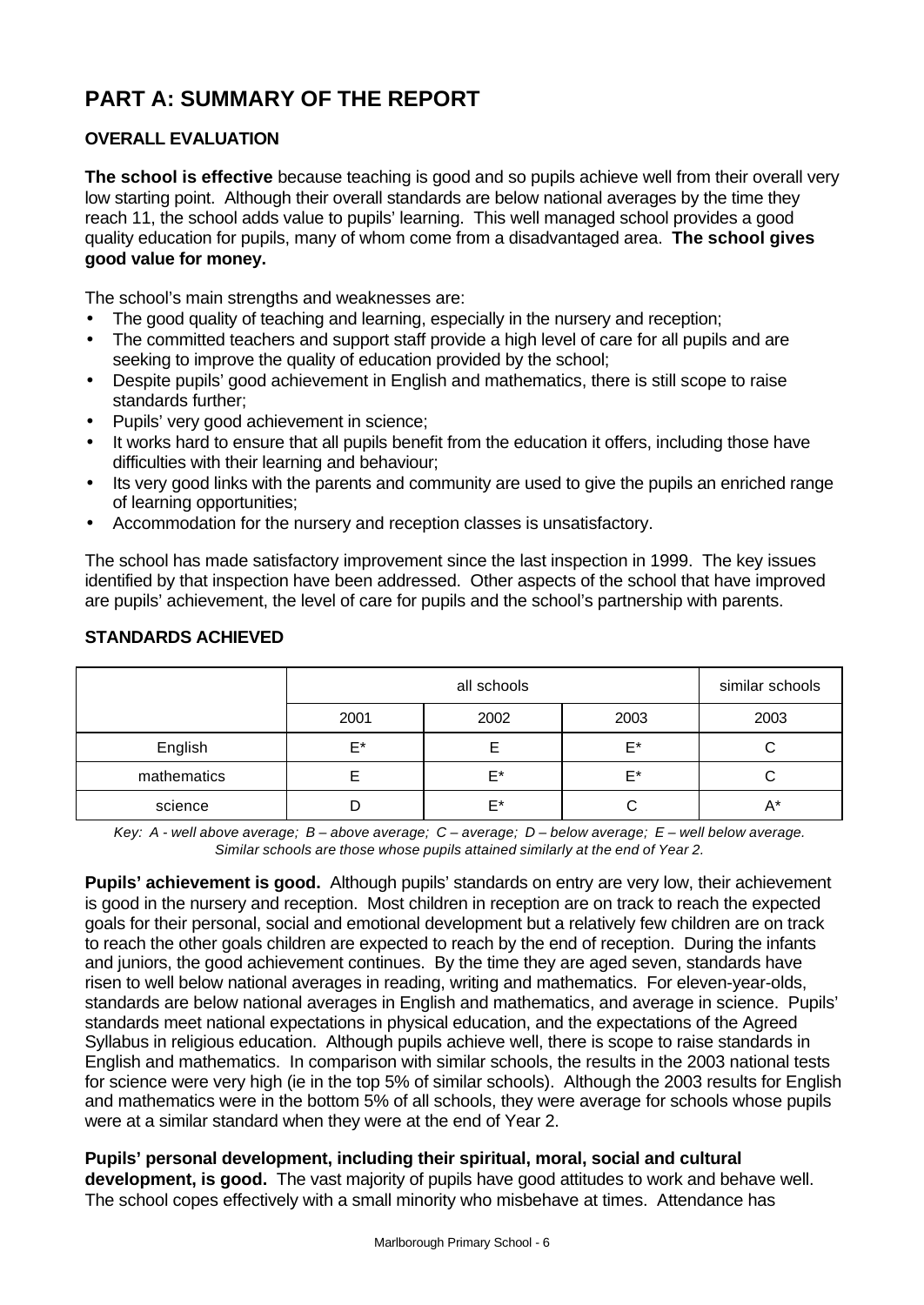improved but is still below national averages despite the school's good procedures to promote high levels of attendance.

## **QUALITY OF EDUCATION**

**The school provides a good quality of education. The quality of teaching and learning is good.** In the nursery and reception, teaching and learning are very good. Teaching is well matched to children's learning needs. For Years 1 to 6, lessons are often interesting and this motivates the pupils. Pupils receive effective support to overcome any learning difficulties. Pupils benefit from specialist teaching provided by sports coaches, nearby secondary schools and Plymouth University. Teaching time is below the recommended minimum in the juniors and this reduces the effectiveness of teaching for geography, history and music. The blocks of teaching time within the school day are not well matched to needs of different subjects. Provision for pupils with special educational needs is good, and includes an effective nurture class for Year 1 pupils with particular learning and behavioural needs. There are some unsatisfactory elements to the accommodation for the nursery and reception, for example, the toilets are too far from the nursery.

The pupils' care, welfare, health and safety are very good throughout the school. The school counsellor and drama therapist work with pupils each week. The school has very strong partnerships with parents, other schools and the community. These partnerships provide pupils with some very good opportunities for learning such as during the annual science week and the multicultural week last summer.

## **LEADERSHIP AND MANAGEMENT**

**Leadership and management are good.** The governing body is committed to supporting the school and carries out its duties satisfactorily. It has ensured that the school meets all of its statutory requirements but it does not act as a critical friend sufficiently. The headteacher leads from the front and is actively involved in all of the school's work. He has developed a very strong team spirit amongst the staff, and motivates and supports staff effectively. All staff are clear about their responsibilities. There is a detailed school development plan that guides the school's improvement but this is only for a year. The type of targets in the plan are similar to those used by most schools, but they do not always give specific, practical actions for raising pupils' standards.

## **PARENTS' AND PUPILS' VIEWS OF THE SCHOOL**

Parents think highly of the school, and no negative views are held by a significant number of parents. Pupils also have very positive views of the school. They enjoy going to school and appreciate the help teachers give them. About one third think that some pupils do not behave well.

## **IMPROVEMENTS NEEDED**

The most important things the school should do to improve are to:

- Continue to raise standards in English and mathematics;\*
- Ensure that the length and structure of the teaching time in Years 3 to 6 promote good achievement in all subjects;
- Ensure that school development planning looks ahead for two or three years and is more specific about how pupils' standards will be raised;
- Remedy the weaknesses in accommodation for the nursery and reception classes;\*

\* These are improvements that the school has already identified.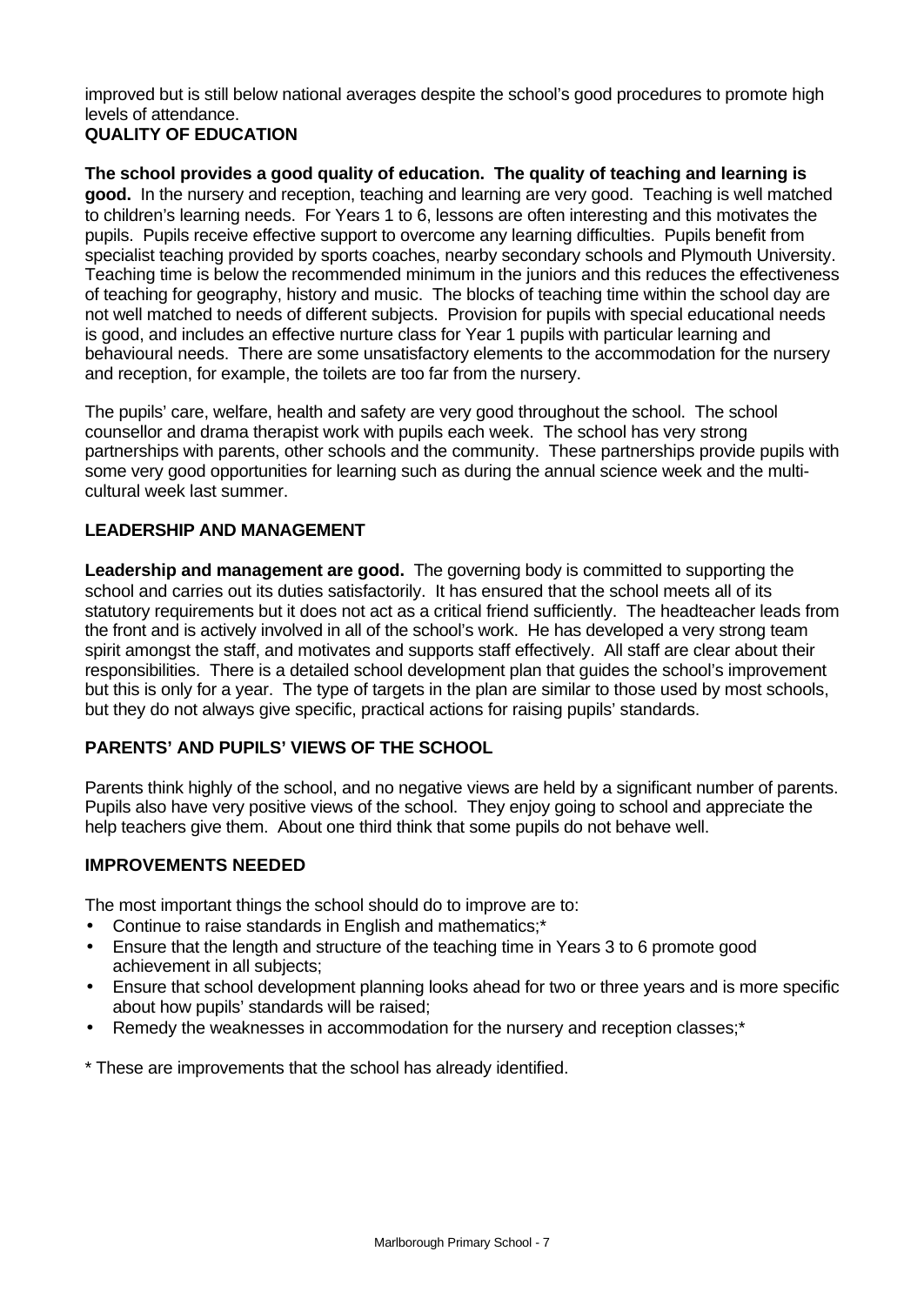# **PART B: COMMENTARY ON THE INSPECTION FINDINGS**

## **STANDARDS ACHIEVED BY PUPILS**

## **Standards achieved in areas of learning, subjects and courses**

On entry to the school, pupils' standards are very low. Pupils' achievement is good because of effective teaching, good assessment in the nursery and reception, English, mathematics and science, and a curriculum enriched by community provision. Most reception children do not meet the goals children are expected to reach by the end of reception. By the time they leave school in Year 6, overall standards are below national averages.

## **Main strengths and weaknesses**

- Pupils' achievement in science is very good and Year 6 pupils are on track to reach standards that match national averages.
- Although pupils' achievement is good, there is scope to raise standards in English and mathematics further.
- Children in the nursery and reception achieve well.
- The school adds value to pupils' learning in all years.
- Standards in physical education match national expectations.

- 1. In 2003, the results of the national tests for Year 2 pupils were well below national averages for all and similar schools. Few pupils reach the higher Level 3 standard. The results of boys and girls are similar. Between 1999 and 2003, the trend of improvement in the school's results was above the national trend of improvement. In comparison with all schools nationally, the results of the national tests for Year 6 pupils in 2003 were very low in English and mathematics, and average in science. However, when the results were compared with those schools whose Year 6 pupils (in 2003) had similar results when they were at the end of Year 2 (in 1999), they were average for English and mathematics and very high for science. In mathematics, boys' results were better than those of girls and the school has adopted a satisfactory strategy to improve girls' standards. The standards achieved by boys and girls are similar, and the standards achieved by the small number of pupils from minority ethnic groups are similar to those of the White British pupils. Overall, the results of the Year 6 pupils in 2003 were above average for similar schools. Between 1999 and 2003, the trend of improvement in the school's results was below the national trend of improvement. The school set itself targets for the proportion of Year 6 pupils reaching the expected Level 4 in English and mathematics in 2003 but those targets were not reached. The school has set itself challenging targets for 2004 and many pupils are on track to achieve these.
- 2. Children enter the nursery with very low standards in all areas of learning. They achieve well as a result of the very good teaching supported by an effective curriculum and good assessment. Despite the important improvements they make to their standards, in most areas of learning children are not on track to reach the goals that children are expected to reach by the time they leave reception. The exception to this is the children's personal, social and emotional development, and most are on track to reach the expected goals for this area of learning. For the current Year 2 pupils, standards in reading, writing and mathematics are well below national averages despite their good achievement during the infants.
- 3. In English and mathematics, pupils have very low standards on entry but they achieve well and their standards rise to well below national averages in Year 2 and then rise to below national averages in Year 6. However, there is still scope to raise standards further and the school is taking actions to secure this improvement. Pupils achieve well in English and mathematics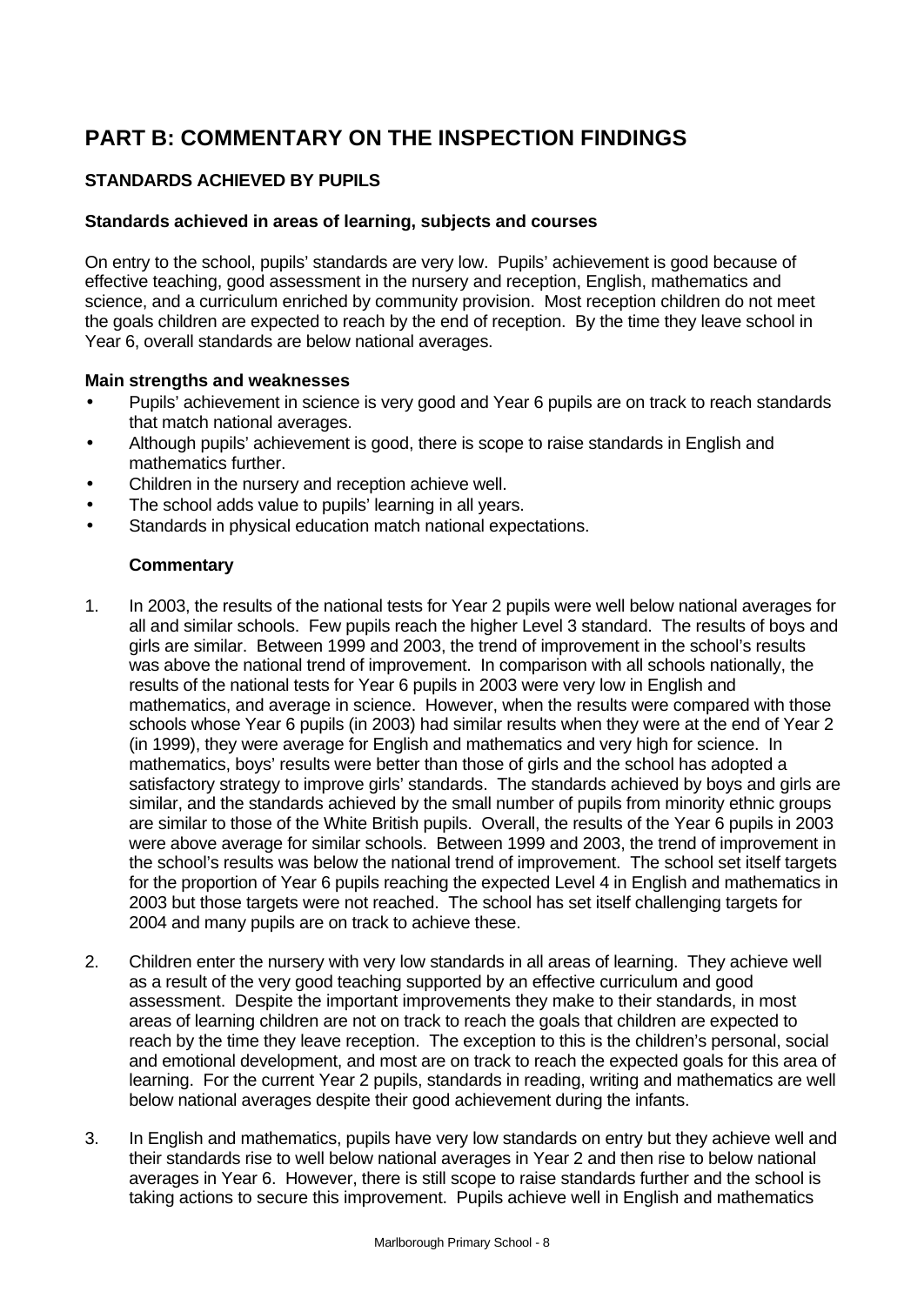because of the challenging teaching, effective target setting, and the range of extra support that is targeted on those pupils who need it.

4. As the table below shows, the results of Year 6 pupils in science improved in 2003 and reached national averages. The current Year 6 pupils are on track to reach standards that match national averages by next summer. Pupils' achievement in science is very good because of the very effective science teaching in school which is supported by a stimulating annual science week for all pupils and the provision of specialist teaching by a nearby secondary school. The science co-ordinator monitors and evaluates standards well and then takes practical steps to raise standards.

| Standards in: | School results | National results |
|---------------|----------------|------------------|
| reading       | 12.8(13.2)     | 15.7 (15.8)      |
| writing       | 11.4 (11.6)    | 14.6 (14.4)      |
| mathematics   | 13.7(13.1)     | 16.5(16.5)       |

## *Standards in national tests at the end of Year 2 – average point scores in 2003*

*There were 27 pupils in the year group. Figures in brackets are for the previous year.*

#### *Standards in national tests at the end of Year 6 – average point scores in 2003*

| Standards in: | School results | National results |
|---------------|----------------|------------------|
| English       | 23.2 (24.5)    | 26.8 (27.0)      |
| mathematics   | 23.2 (22.2)    | 26.8 (26.7)      |
| science       | 28.9 (24.9)    | 28.6 (28.3)      |

*There were 22 pupils in the year group. Figures in brackets are for the previous year.*

- 5. Year 6 pupils' standards in religious education match those expected by the Agreed Syllabus. Pupils achieve well because their work covers the required study units, and the good teaching provides them with some interesting learning activities. For information and communication technology (ICT), the overall standards of pupils in Years 2 and 6 are below national expectations because the ICT suite has only been used for a relatively short time owing to technical difficulties. Pupils' achievement in ICT is now good because of the effective teaching with the good learning resources. For physical education, standards match national expectations because of the school's own good teaching, and the specialist teaching and coaching from outside organisations.
- 6. Pupils with special educational needs are identified at an early stage of their time at the school. Their progress is closely monitored. Pupils' achievement is good because of the effective teaching and support that they receive.
- 7. There is a commitment from all staff to raise standards, and each subject has a development plan with several actions to achieve this. Although these plans have a format and content that are similar to the plans found in most schools, a weakness is that these development plans, especially for English and mathematics, are not based on a sufficiently clear diagnosis of the weaknesses in pupils' standards, with clear practical steps to remedy the causes of the below average standards.

#### **Pupils' attitudes, values and other personal qualities**

Pupils' attitudes and behaviour are good overall. Other aspects of their personal development, including their spiritual, moral, social and cultural development are also good. The high quality provision for pupils' personal development has been maintained since the last inspection. Punctuality is satisfactory and attendance is below average.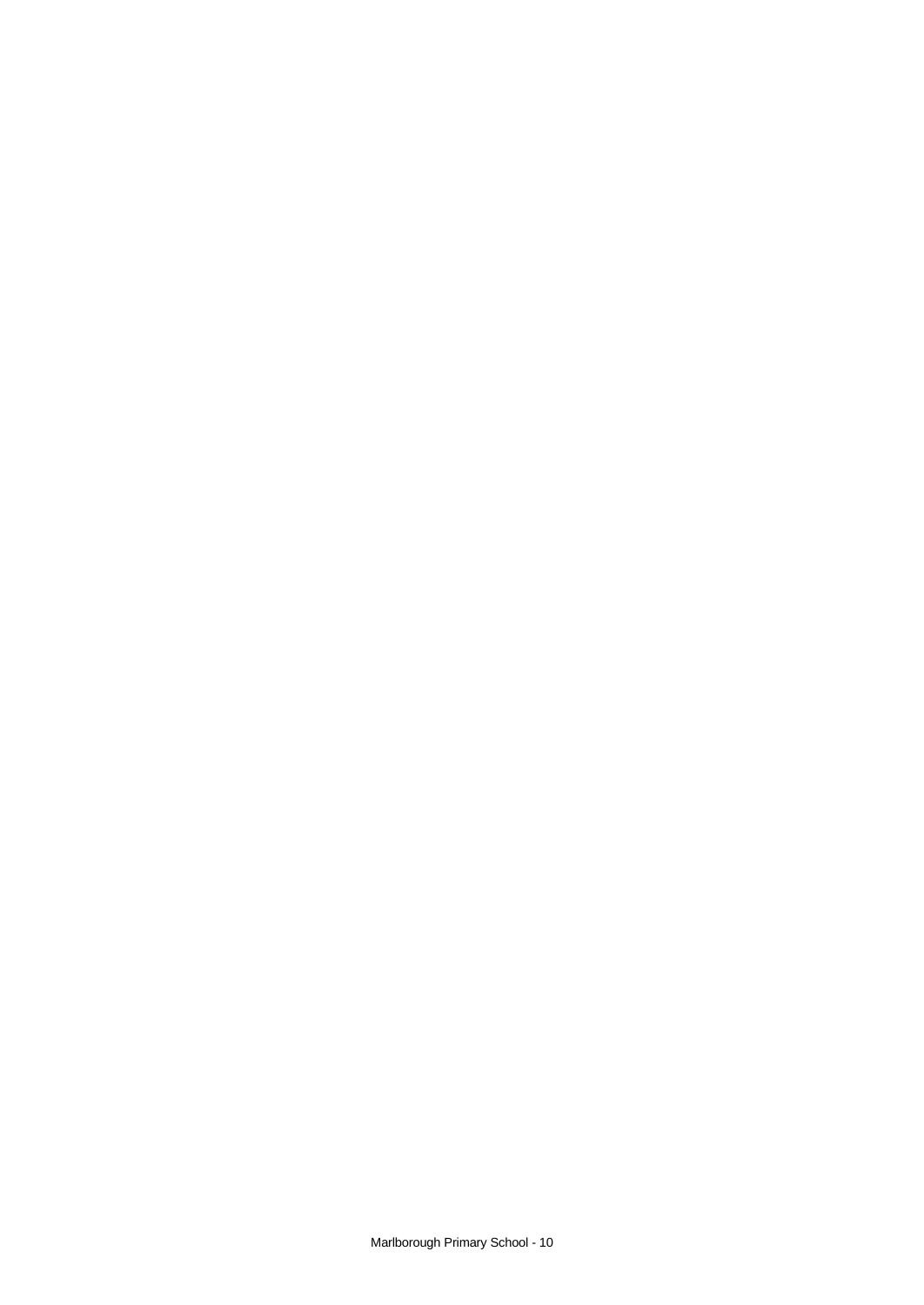## **Main strengths and weaknesses**

- Pupils' attitudes to work are positive and, in some lessons, are very good in response to high quality teaching.
- Most pupils' behaviour in lessons and around the school is good.
- Staff praise pupils and successfully build their self-esteem and confidence.
- Pupils are keen to come to school.
- Pupils are given good levels of responsibility.
- Attendance was below average for the school year 2002-2003, but in the last autumn term the attendance rate increased.

#### **Commentary**

- 8. Children make a very good introduction to schooling in the nursery. They settle happily into school and quickly learn essential routines and expectations of behaviour because of the very good provision. They establish good relationships with each other and the adults with whom they come into contact. They respond positively to the varied and interesting work and play activities. By the end of reception, most children reach the goals expected of them for personal, social and emotional development.
- 9. As pupils progress through the school they show good attitudes towards their work and the people around them. Where teaching is of the highest quality, attitudes are very good. The pupils with special educational needs respond positively in lessons and are well supported.
- 10. In general, pupils' behaviour in lessons, assemblies and at other times is good. Pupils are courteous and welcoming to visitors. A minority of pupils experience emotional and behavioural difficulties and, at times, their behaviour is disruptive. The staff manage these situations well and work hard to ensure that all pupils benefit from the education that the school provides. There were two fixed-term exclusions and no permanent exclusions during the previous school year. There is a consistent approach to discipline throughout the school. Pupils' relationships with teachers, with other staff and with each other are good and reflect the positive ethos of the school.

#### **Exclusions**

### *Ethnic background of pupils Exclusions in the last school year*

| Categories used in the Annual School Census | No of pupils<br>on roll | Number of<br>fixed period<br>exclusions | Number of<br>permanent<br>exclusions |
|---------------------------------------------|-------------------------|-----------------------------------------|--------------------------------------|
| White - British                             | 133                     |                                         |                                      |

*The table gives the number of exclusions, which may be different from the number of pupils excluded.*

- 11. Many pupils show increasing maturity, confidence and responsibility as they pass through the school. Pupils are given many opportunities to take responsibility. These range from fetching and carrying the registers to and from the office to participation in the school council. Pupils' self-esteem is generally well developed as they take on these responsibilities in the life of the school. The elected school council discusses issues of concern and has successfully introduced peer mediators to solve playtime disputes, and is in the process of organising training for 'playground friends'.
- 12. Pupils are able to work together in collaborative groups. They respect the opinions of others and treat materials and equipment with care. There is no significant variation between the behaviour and attitudes of different groups of pupils. The school deals with any incidents of bullying quickly and efficiently and pupils are aware that they should inform an adult.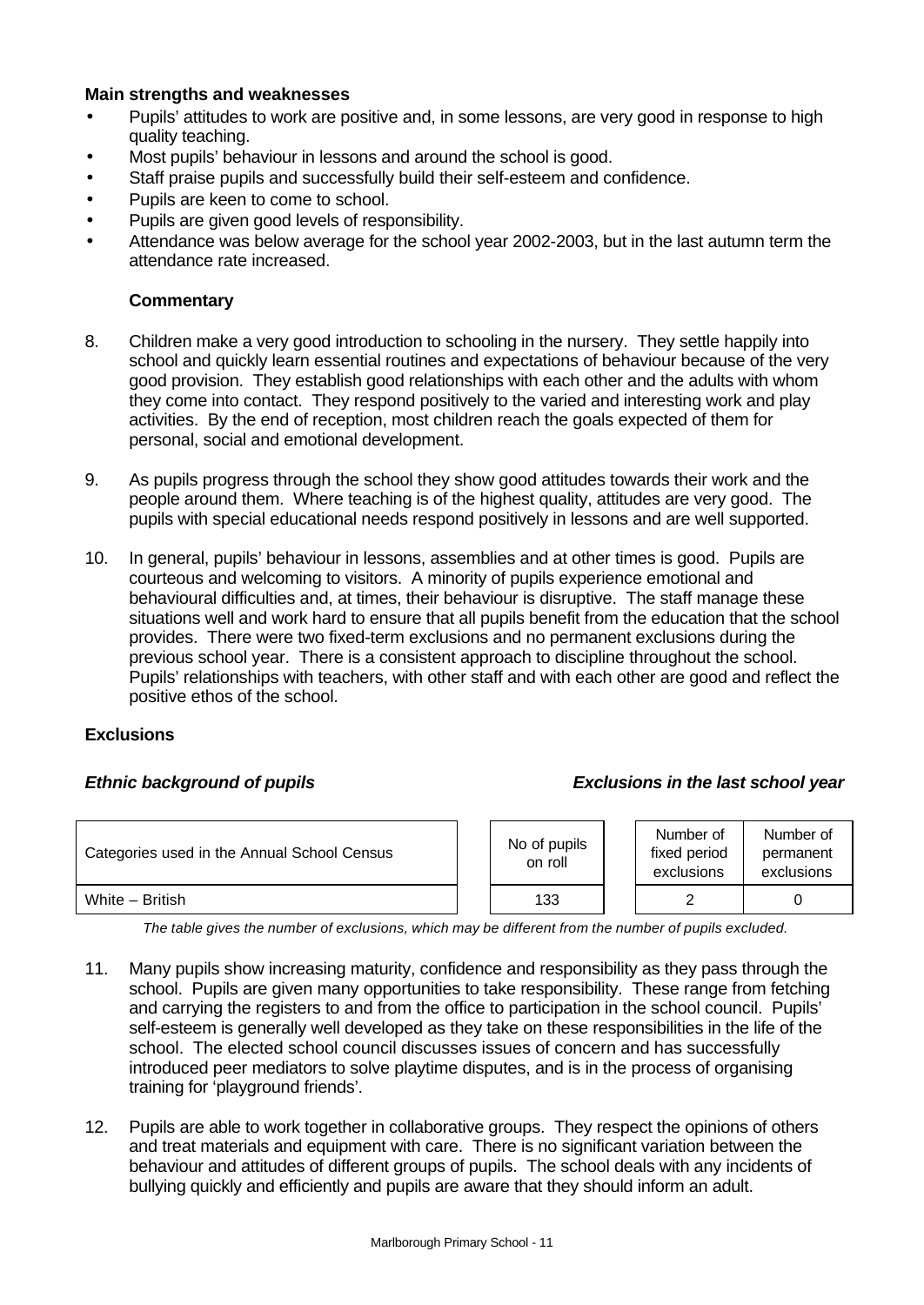- 13. Attendance levels are below the national average despite the school's adoption of a good range of procedures to promote good levels of attendance. Most pupils arrive on time and lessons start promptly. Registers are completed in line with statutory requirements and there are procedures in place to monitor attendance to improve that of poor attenders who lower the average considerably. There are several pupils who receive certificates for 98, 99 and 100 per cent attendance, but others whose attendance is below 80 per cent. Unauthorised absence is very low.
- 14. Almost all parents who completed the parents' questionnaire consider that the school encourages their children to become mature and independent, although one fifth judged that their children had experienced bullying. During the inspection, the team did not see any instances of bullying. The evidence of the inspection is that any incidents are sorted out effectively by the staff. A high proportion of pupils like being at the school and find the other children friendly.

## *Attendance in the latest complete reporting year (%)*

| Authorised absence |       | Unauthorised absence    |         |  |
|--------------------|-------|-------------------------|---------|--|
| School data        | 7.6 % | School data<br>$0.2 \%$ |         |  |
| National data      | 5.4 % | National data           | $0.4\%$ |  |

*The table gives the percentage of half days (sessions) missed through absence for the latest complete reporting year.*

- 15. The provision for pupils' spiritual development is good. Assemblies provide opportunities for worship, praise and to reflect upon their own lives and others' lives. Good links are made between personal experience, the experience of the school community and the wider world. Spirituality is enhanced through art and music. The pupils attend Christmas, Easter and leavers' services at the local parish church.
- 16. The ethos of the school provides good moral guidance. Good use is made of assemblies, particularly class assemblies, for pupils to consider aspects of the world around them. The school is a well-ordered community promoting a caring and sharing ethos. Pupils are clearly taught what is right and wrong, and are encouraged to have a strong sense of fair play. All staff provide pupils with good role models in terms of the way in which they relate to each other. Circle time and personal, health and social education lessons provide good opportunities to examine moral issues.
- 17. Social development is good and the opinions of pupils are valued. There is an effective school council. After-school clubs, residential trips, the science and other special weeks, day trips (eg to the science centre in Bristol), shared sports and activities with other schools make a very positive contribution to social development.
- 18. The provision for pupils' cultural development is also good. What is taught in science, art and design, design and technology, music and religious education strongly develops pupils' cultural awareness. Some subjects include a range of cultural experiences through visits to places of interest and from visitors to the school. The curriculum provides opportunities for the development of the pupils' knowledge and understanding of other cultures, especially in religious education. Displays of pupils' work and artefacts enrich understanding of this country and the wider world, both past and present. The school prepares pupils well for life in a diverse multi-cultural society. The school had a special world food week, several classes were learning about Chinese New Year during the week of the inspection and the school recently won a multi-cultural prize in a calendar competition. In English, pupils use a good range of texts to contribute to their cultural and multi-cultural development.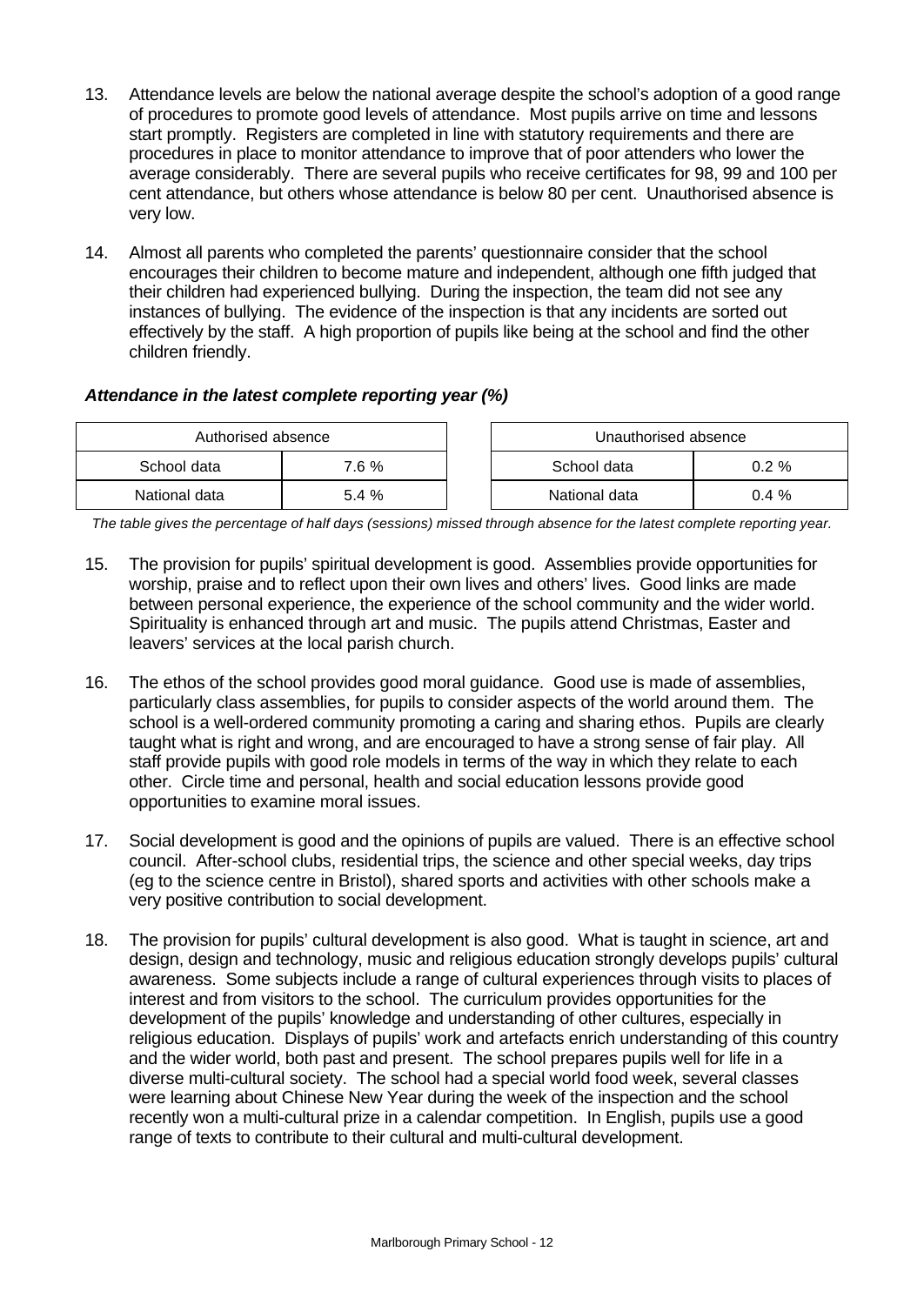## **QUALITY OF EDUCATION PROVIDED BY THE SCHOOL**

The school provides a good quality of education. Teaching and learning are very good in the nursery and reception, and consistently good in the rest of the school. The curriculum is enriched by very good links with the community, but does not promote good achievement for a few subjects.

## **Teaching and learning**

The overall quality of teaching and learning is good. Assessment is satisfactory.

## **Main strengths and weaknesses**

- The teaching and learning in the nursery and reception are very good.
- About one third of lessons results in very good learning.
- Assessment is good in the nursery and reception, and for English, mathematics and science.
- Learning support assistants are usually effective in helping pupils to learn.
- Good use is made of outside specialists for teaching.

- 19. In the nursery and reception, the main strengths of the teaching and learning are the very effective planning which is based on the very good assessment information and so activities are very well matched to pupils' learning needs. Teachers and learning support assistants have high but realistic expectations of the children's behaviour and learning, and so the children behave well and are keen to learn. The caring and enthusiastic learning atmosphere provided by all the adults provides an ethos that fosters pupils' learning effectively. There is clear, step-by-step teaching for each area of learning that helps children make good progress. Pupils' achievement is very good for their personal, social and emotional development.
- 20. In the infants and juniors, teaching and learning are consistently good. Common strengths are that lessons are well planned with a range of interesting activities that secure the pupils' motivation. Sometimes, the learning is made great fun as in a science lesson when pupils investigated the absorbency of different papers following an introduction when the teacher 'accidentally' spilt some liquid and tried to mop it up with the different types of paper that were to hand. Following the excitement this generated, the teacher skilfully used a whole-class discussion to introduce the scientific enquiry that followed on. Class management is effective, and teachers and learning support assistants work effectively with pupils who have behavioural difficulties and this minimises any disruption to learning. Classroom relationships are good, and these help to foster pupils' positive attitudes to learning. Pupils' work in groups and as individuals is carefully monitored, and pupils receive support to help them overcome any learning difficulties.
- 21. Teachers have good subject knowledge. This results in clear explanations, for example about the molecular structure of solids, liquids and gases. Teachers use questions well to check pupils' understanding and to extend their knowledge and understanding. In some lessons, discussion pairs are used to help all pupils to discuss specific questions. There is a good emphasis on teaching the vocabulary associated with each subject, especially in science.
- 22. There is some effective use of specialist teaching for ICT which uses the ICT equipment well and teaches new skills in a lucid, step-by-step way. Specialist teaching is provided by other schools and organisations including nearby secondary schools, Plymouth University, the Royal Navy, the MusicZone and sports coaches. Teachers use questions well to check pupils' understanding and to extend their knowledge and understanding. In some lessons, discussion pairs are used to help all pupils to discuss specific questions. There is a good emphasis on teaching the vocabulary associated with each subject, especially in science.
- 23. In the lessons where learning was very good, the interesting variety of carefully sequenced activities and the brisk pace motivated all of the pupils and resulted in rapid learning. Teachers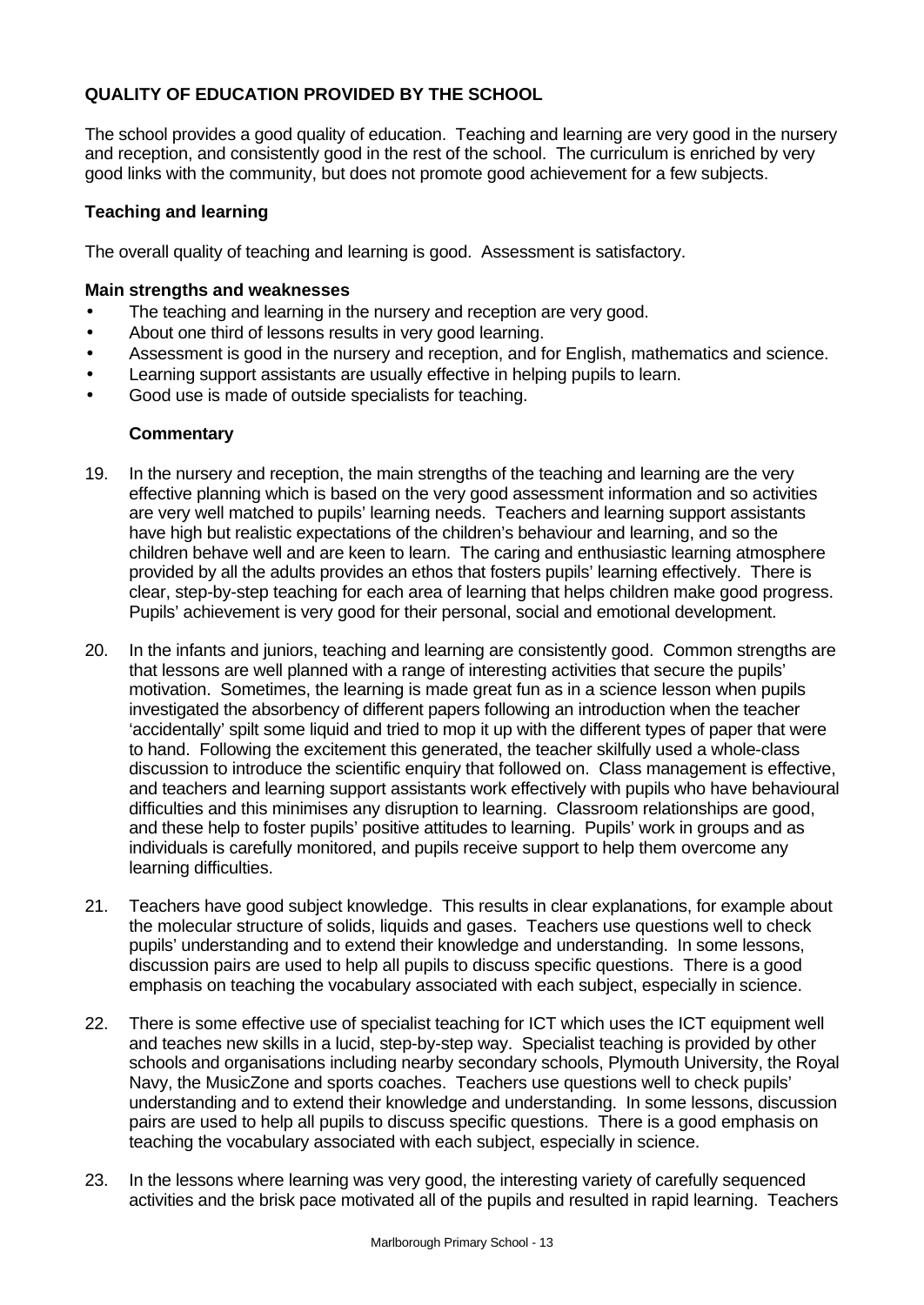explanations and instructions were lucid and precise so that pupils were able to start their tasks quickly. Teachers used questions to assess pupils' learning as well as asking questions that made the pupils think. There was a good emphasis on learning literacy, numeracy or ICT skills through other subjects. Teachers and learning support assistants quickly identified pupils who were not learning effectively and helped them overcome their difficulties.

- 24. Occasional weaknesses are that teachers do not ensure that all pupils are fully involved in concluding plenary sections of lessons or other shared whole-class activities, and there are instances when marking is not done regularly. During the inspection, work in lessons was well matched to pupils' differing learning needs, although pupils' previously completed work in a few classes for mathematics shows that this does not always happen. Usually, clear learning objectives are shared with the pupils as questions or as statements of what they will learn. Occasionally, the learning objective does not have a wording that is readily understood by the pupils. At the ends of lessons, teachers usually return to the learning objectives to check how much pupils have learnt and, in the best lessons, use this as an opportunity to reinforce the key ideas.
- 25. Teaching and learning in English and mathematics are effective and result in pupils' good levels of achievement from their very low standards when they enter the school. Most teachers use ICT to record their curriculum planning and to create learning resources. In the ICT suite, the data projector and interactive whiteboard are used well.
- 26. Learning support assistants support pupils' learning during whole-class teaching by ensuring that particular pupils are paying attention and understanding what is taught. During the parts of lessons when pupils work in groups, they monitor pupils' progress carefully and respond to any weaknesses in pupils' skills and understanding. Occasionally, their time is not used effectively, they lack the subject expertise to help pupils learn as much as they should or they give pupils the correct answers rather than helping them to correct their own mistakes.
- 27. Pupils with special educational needs are well supported in small groups and individually by teachers, learning support assistants and outside agencies. Teachers work hard to enable all pupils to achieve well. The targets in pupils' individual education plans are relevant to their learning needs, and their progress towards these targets is regularly monitored. Teachers are aware of these targets but do not always use them when planning lessons. For example, in a few mathematics lessons work is not well matched to the needs of pupils with special educational needs.

## *Summary of teaching observed during the inspection in 37 lessons*

| Excellent | Very good | Good     | Satisfactory | Unsatisfactor | Poor | Very poor |
|-----------|-----------|----------|--------------|---------------|------|-----------|
| $1(3\%)$  | 12 (32 %) | 19 (51%) | 5(14%)       |               |      |           |

*The table gives the number of lessons observed in each of the seven categories used to make judgements about lessons; figures in brackets show percentages where 30 or more lessons are seen.*

- 28. Parents consider that the teaching is good and that their children are treated fairly. The pupils are very positive about all aspects of the teaching and believe that they have to work hard.
- 29. In the nursery and reception, there is a system of assessing pupils that involves all adults and this provides good information that is then used to plan the next steps of learning for each child. In addition, there is an assessment record that shows children's progress during the reception year. In Years 1 to 6, there are good, established assessment systems for English, mathematics and science. A wide range of assessment data is collected for each pupil for these subjects and used in a good system that tracks the progress of each pupil. This is used to identify underachieving pupils who are then given additional support. In addition to setting each pupil a National Curriculum level target for the end of each year, pupils are set short-term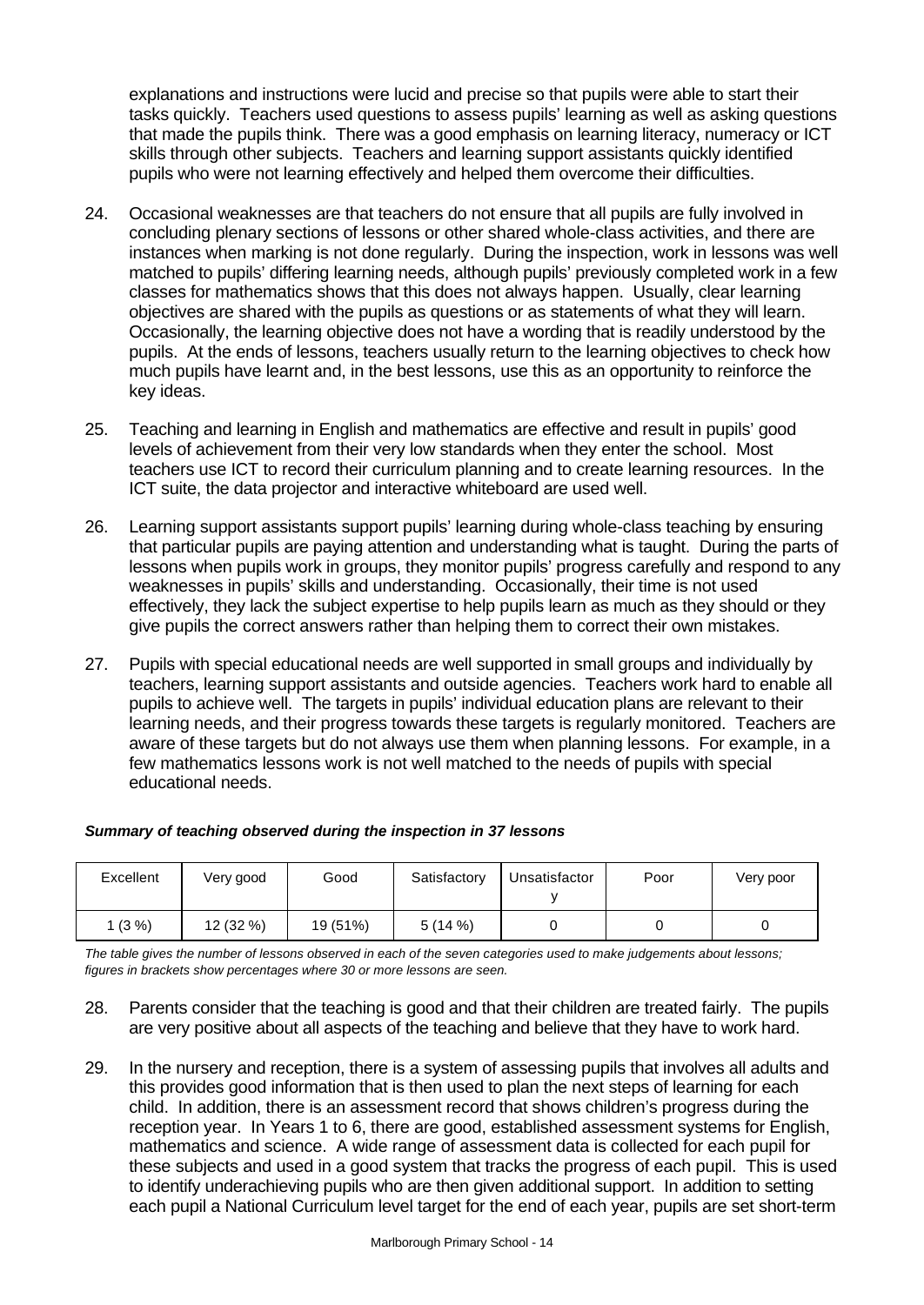challenging targets for English and mathematics and these contribute to their good achievement. A well-structured assessment system for ICT was introduced last September, and there is good ongoing assessment during lessons. The school has made satisfactory progress in addressing the key issue for assessment from the previous inspection. For most other subjects, there are not yet whole-school assessment systems. The overall quality of assessment is satisfactory.

## **The curriculum**

The overall breadth and balance of the curriculum is satisfactory. The curriculum is enriched by a very good range of activities, many of which involve the local community.

## **Main strengths and weaknesses**

- The curriculum for the nursery and reception classes is good.
- The teaching time for the juniors is below the minimum recommended time.
- The organisation of a few short periods of teaching time during the day is not well matched to the needs of some subjects.
- Provision for pupils with special educational needs is good, including the Year 1 nurture class.
- Links with the community create many learning opportunities for pupils.
- The school organises a number of stimulating weeks with a special theme or subject focus.
- The planning for history and geography does not help pupils achieve well.
- Accommodation is unsatisfactory for the nursery and reception classes.

- 30. The school has effectively adapted the national guidance for teaching children in the nursery and reception so that the curriculum matches their needs well. In contrast, the national guidance for the teaching of history and geography has not been adapted sufficiently to the school's needs. The teaching time per week for the infants is above the recommended minimum but the teaching time for the juniors is below the recommended minimum by one hour per week. The consequence of this is that the juniors do not have enough teaching time to achieve well in history, geography and music. The blocks of teaching time during the school day, for example, between morning break and lunchtime, are not always well matched to the requirements of different subjects and especially English and mathematics. For example, the small amounts of time left between the end of a lesson and lunch were used satisfactorily during the inspection but are not an integral part of teachers' planning for pupils' learning. The good provision for pupils' personal, health and social education includes education about the misuse of drugs and sex education. The curriculum meets statutory requirements.
- 31. The curriculum for pupils with special educational needs is well planned and ensures that they all benefit from the learning opportunities that the school provides. In collaboration with a neighbouring primary school, ten Year 1 pupils are given specialist teaching in a nurture class before rejoining mainstream classes for Year 2. These pupils are skilfully taught and guided and make good progress. There is a register for gifted and talented pupils and this includes the provision to meet their particular talents. Some of this provision comes from the schools' partners in the community.
- 32. There are many links with other schools and organisations, which make a positive contribution to pupils' achievement. For example, a local charity enables all Year 6 pupils go sailing. For dance, pupils perform at the Plymouth Arts Festival and Plymouth Youth Dance Platform, and Year 5 pupils work with the Birmingham Royal Ballet. Pupils work with local artists and their pictures have been displayed in the City Museum and Art Gallery, and a shop near the school. There are very good links with the nearby Parkside Technology College which provides some specialist teaching for science, ICT and design and technology. A link with Plymstock Sports College provides training for staff and specialist teaching in pupils for a range of sports.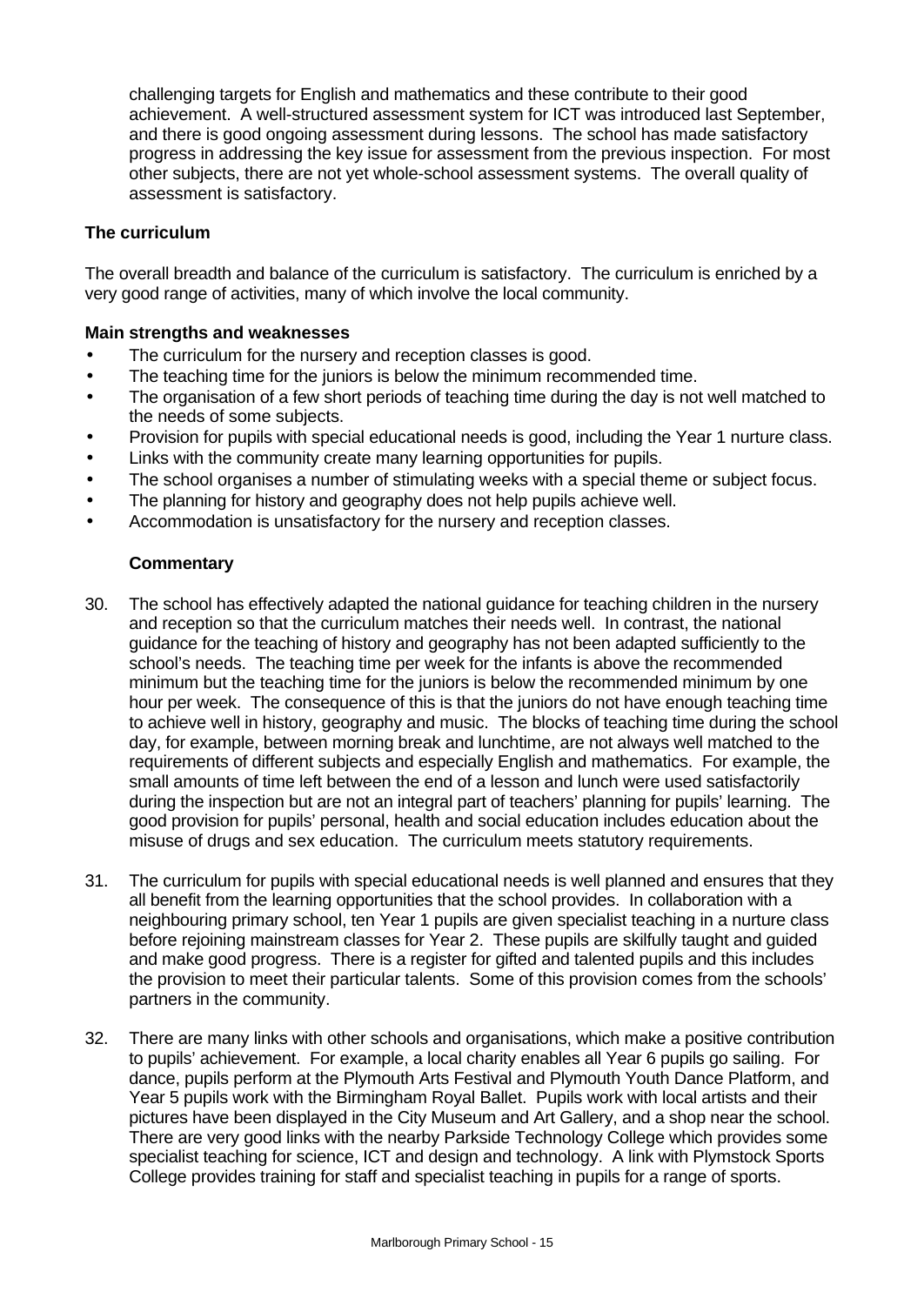- 33. The school adapts its curriculum to include a number of weeks with a special theme. The Devonport Regeneration Company provides some funding support for these as well as other aspects of the curriculum, such as the nurture class. Each year, there is a science week when all classes are involved in special scientific activities which involve specialist teaching by outside experts and visits to places of scientific interest such as the Eden Project. Other specialist weeks have included multi-cultural and healthy eating themes. In collaboration with a local radio station, Year 5 pupils completed prize-winning work about their local environment. This good level of curriculum innovation contributes to pupils' good levels of achievement and their strong personal development.
- 34. There is a good range of out-of-school clubs, with an emphasis on sports. Teams enter competitions for football, netball and kwik cricket. There is also a weekly homework club, and a daily quiet club has recently been introduced at lunchtimes. To enhance the curriculum, residential trips are available to all older pupils and all pupils benefit from educational day visits to both local venues and those further afield.
- 35. The parents consider that their children have a good range of interesting and enjoyable activities. The pupils like the wide range of visits, including the long walk to the beach for older pupils each summer.
- 36. The school has a stable and well qualified staff, and this makes an important contribution to pupils' good achievement with their learning and personal development. Important improvements have been made to the school's building and site since the last inspection. The playground is well equipped and used during playtimes and for physical education lessons. Classrooms and the hall are spacious. There is a good ICT suite. However, the accommodation for the nursery and reception is unsatisfactory because of limitations to the access to the outdoor learning area and the unreasonable distance from the nursery to the toilets. The dedicated outside area for the nursery and reception does not contain a covered area and is reached by a ramp from the nursery classroom so its use cannot be integrated fully with work in the classroom. The overall quality of learning resources is satisfactory.

## **Care, guidance and support**

The care, welfare, health and safety of pupils are very good throughout the school. The school provides them with good support, advice and guidance, and involves them well in its work and development. The high quality has been maintained in this area since the last inspection.

## **Main strengths and weaknesses**

- The school has a caring ethos.
- Staff know the pupils very well.
- The school counsellor and drama therapist work with pupils each week.
- Adults working in the school are very good role models for pupils.
- Pupils are involved in decision making through the school council and class discussions.

- 37. The school works hard to ensure that all pupils benefit from the education that it provides with many very good features in the way pupils' well-being, general care and safety are promoted. The school provides a caring, supportive, secure and friendly environment for all its pupils. It ensures that all pupils are given consistent support and guidance in all aspects of their school life.
- 38. Procedures for monitoring the progress and personal development of the pupils are good. A good system of continuous assessment leads on to individual records. Annual written reports meet statutory requirements and include useful information. Both pupils and their parents are given the opportunity to respond to the comments in reports. Good arrangements are in place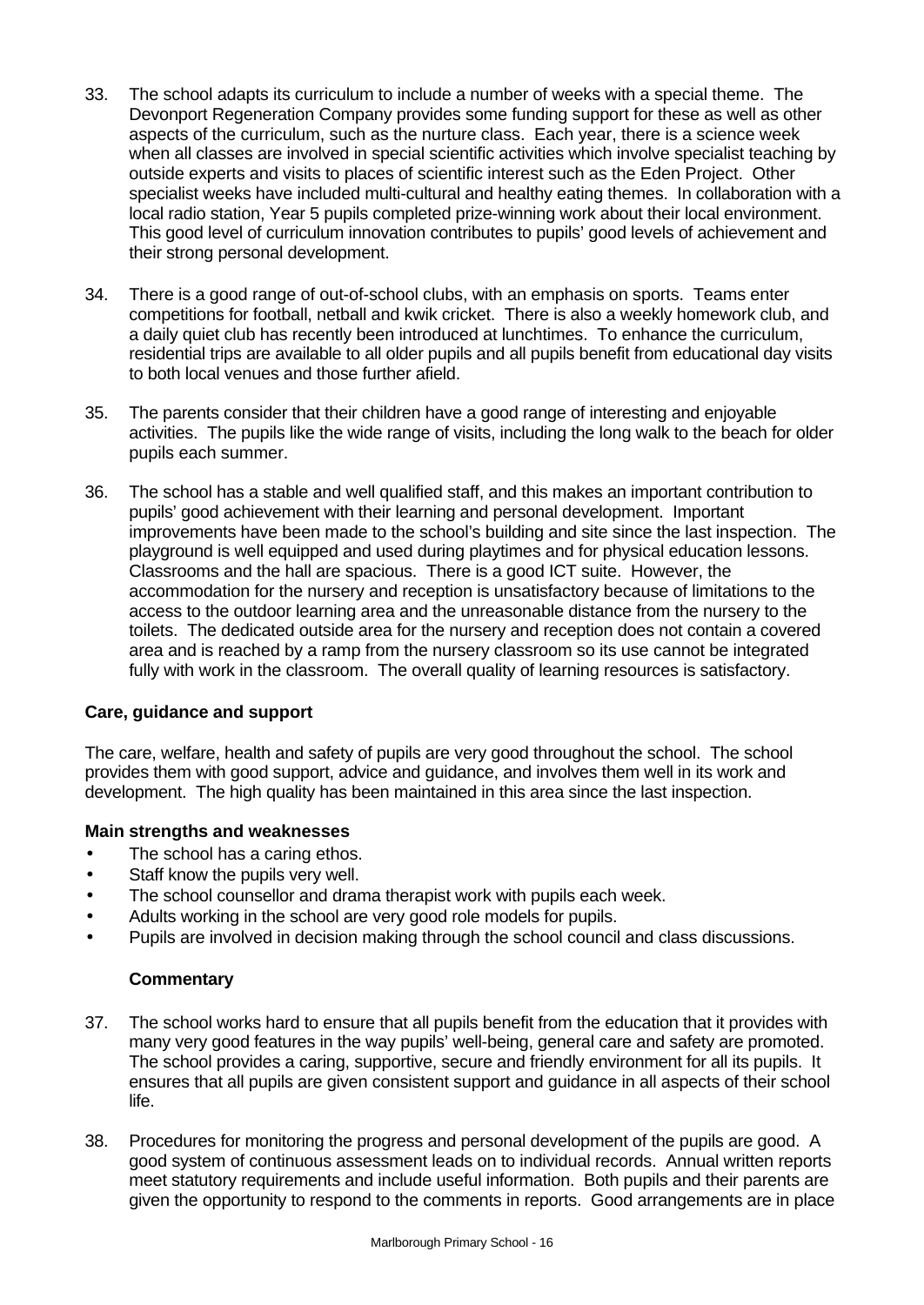for pupils with special educational needs and their effective individual education plans are regularly reviewed. All pupils have targets as a result of good tracking, monitoring and assessment procedures for English and mathematics.

- 39. The caring staff and a wide range of sound policies enable pupils to receive very good support and guidance and to learn in a happy and safe environment. Teachers and other staff know their pupils very well and there is a consistent approach to managing pupils' behaviour. However, some midday supervisors are not fully integrated into the whole-school staff team. Pupils are consulted and their opinions valued. The school council meets regularly and various items are discussed. Pupils were involved in setting up the peer mediation scheme to solve playtime disputes. Procedures for monitoring discipline and promoting good behaviour are very good. The behaviour policy is effective and pupils understand and appreciate the standards of behaviour expected from them. The procedures for promoting high levels of attendance are good and most parents are aware of their responsibilities in this area. The educational welfare officer visits the school weekly to monitor attendance and take action where necessary. The school runs a successful breakfast club to ensure that pupils are well prepared for morning lessons.
- 40. The school counsellor and drama therapist work with pupils each week. They liaise with other staff and support pupils with a wide range of significant social and personal needs. Parents are fully informed and involved. The older pupils consider that the school counsellor is helpful.
- 41. Procedures for child protection and health and safety checks are very good. The headteacher undertakes the liaison required for child protection and is well trained and informed. Any incidents are dealt with under the LEA's child protection procedures. All the staff underwent training last year using a NSPCC distance learning module as they are aware of their responsibilities in this area and like to be well informed.
- 42. The school provides a safe environment for all its pupils. Thorough maintenance and vigilant caretaking ensure that the building and equipment are safe. There are sound and effective arrangements for health and safety. There are very good first aid and medical procedures. which are conducive to the well-being of pupils in all situations. Procedures for dealing with accidents are well known to pupils and staff and two members of staff have undergone training in first aid. The administration of medicines is carefully recorded and medicines are kept in a safe place. Inhalers are kept in the classrooms and are named. Health and safety procedures are fully in place and kept under constant review by the governors.
- 43. The parents consider that their children are well cared for and that there are good arrangements when children join the school. Almost all of the pupils have an adult at the school who they would go to if they were worried.

## **Partnership with parents, other schools and the community**

The school has very strong partnerships with parents, other schools and the community. These partnerships provide pupils with some very good opportunities for learning. Communications between parents and the school are very good. There has been a good improvement in this aspect since the last inspection.

## **Main strengths and weaknesses**

- Parents and carers are given much encouragement to be involved with the school.
- Parents think highly of the school.
- The school and its grounds are used extensively by the local community.
- There are many sporting links with other primary and secondary schools.
- There are good academic links with nearby secondary schools and Plymouth University.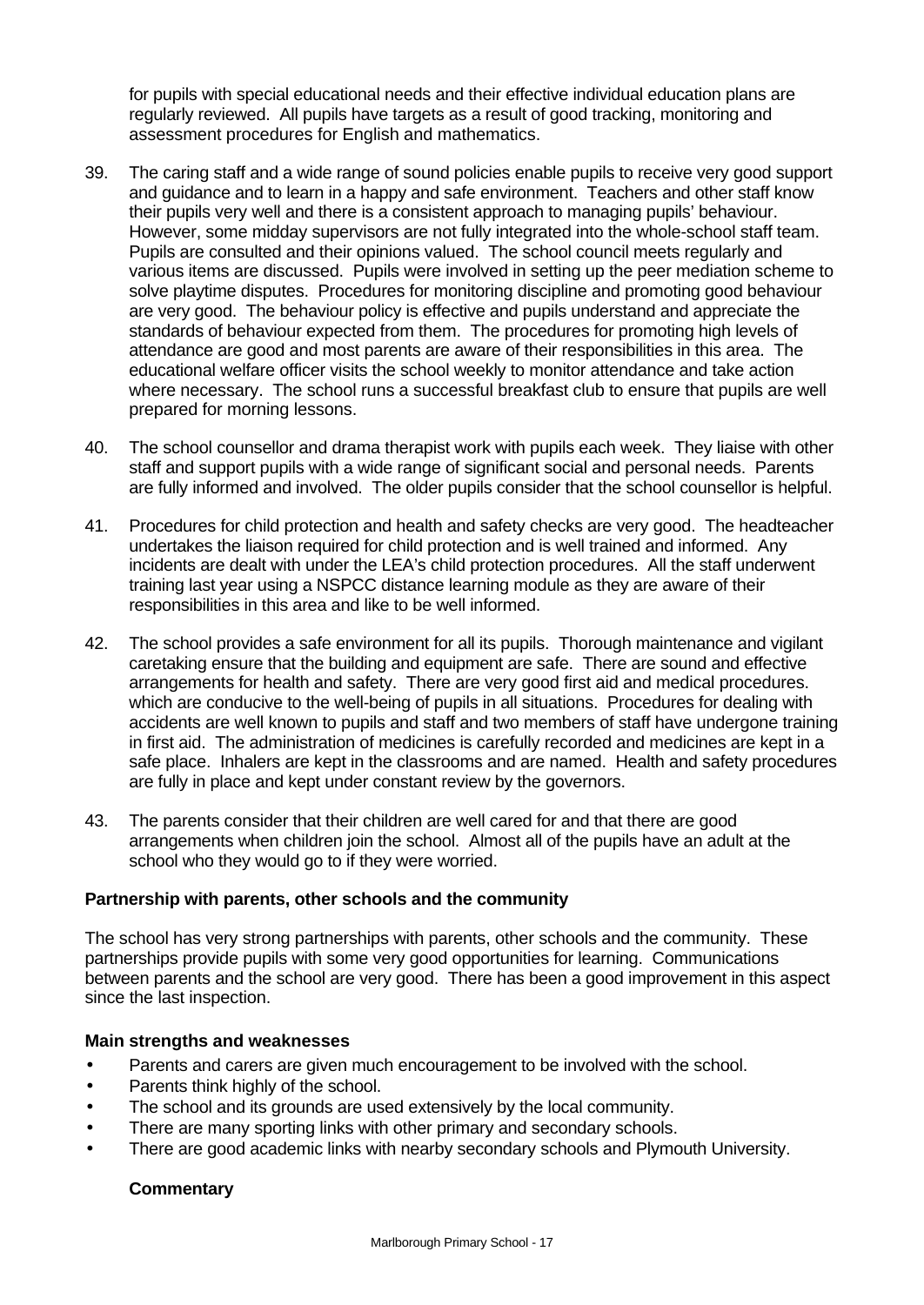- 44. Parents are very pleased with the school. They consider that they are kept well informed about their children's progress and are comfortable in approaching the school with their questions and concerns. The quality of information provided for parents through reports, newsletters and other leaflets is good. However, the prospectus, although listing detailed information, is insufficiently attractive and easy to read. Parents appreciate the useful information about the school in the many informative induction booklets issued to pupils who start in nursery and reception. Parents are made very welcome in the school and many take the opportunity to bring their children into school and have informal conversations with staff on a daily basis. Parents are asked to come into school at the end of the school day to collect their children, and this works well. There is a comprehensive sharing of information and the school is justifiably proud of its relationship with parents and carers. The school emphasises the importance of working with parents and encouraging them to participate in their children's education. The homework notebooks are a useful way of involving parents in their children's work, as is the regular provision of homework. The parents are consulted about issues affecting the school and their opinions are taken into account. Any complaints are resolved promptly.
- 45. Effective induction procedures are carefully planned. The school forges particularly good links with the parents of pre-school children by inviting them into school regularly. There is a wellattended toddler group which meets weekly. This is particularly helpful in ensuring that the children see the school as a familiar, friendly place. Parents are invited to class assemblies and are encouraged to celebrate the achievements and successes of their children and the school. The school's partnership with parents is overseen by a designated member of staff and includes parent courses and visiting parents at home. The school also has close links with the LEA's Family and Parent Learning Service, which runs several courses at the school.
- 46. The school supports every opportunity to maximise community provision. The very good liaison and co-ordination with both primary and secondary schools, involving funding from Sport England and Active Sports, ensure that there are football festivals and coaching in several sports at no cost to the pupils. Some coaching takes place in school, but the evening Street League ensures continuity on new floodlit all-weather surfaces close to the school. This strong links with Plymstock Sports College and Plymouth Argyle Football club provide specialist teaching in physical education lessons for football, netball, hockey, gymnastics, basketball and tag rugby. The special provision for some pupils on the gifted and talented register is provided through the community.
- 47. The school never locks the gate to its playground and field. Over the years, the parents, children and school have raised money to install and maintain good quality play equipment in the grounds. The playground facilities are well used by the members of the community and pupils out of school hours, who appreciate the trust shown in them and vandalism is minimal. The school premises are used by various groups for meetings on a regular basis, including the Devonport Regeneration Company.
- 48. The school has a close working partnership with Parkside Community Technology College, the secondary school to which most pupils transfer. The headteachers meet regularly as part of the Devonport and Stonehouse Academic Council and staff in both schools work closely together. An example of this is the close liaison between the science co-ordinators so that some lessons can take place in the laboratories at Parkside. There are also links with other secondary schools. The schools have effective arrangements in place to smooth the transition to secondary school identifying curricular strengths and weaknesses in individual pupils. The school also maintains very good technology links with Seymour House Primary Technology Centre, which is a nearby Centre for Excellence. There are also useful links with Plymouth University especially for the annual science weeks.
- 49. The school works in partnership with other primary schools. Sports fixtures take place and the nurture class for Year 1 includes half its pupils from a nearby school, benefiting both schools. The school has good links with a wide range of organisations in the local community. These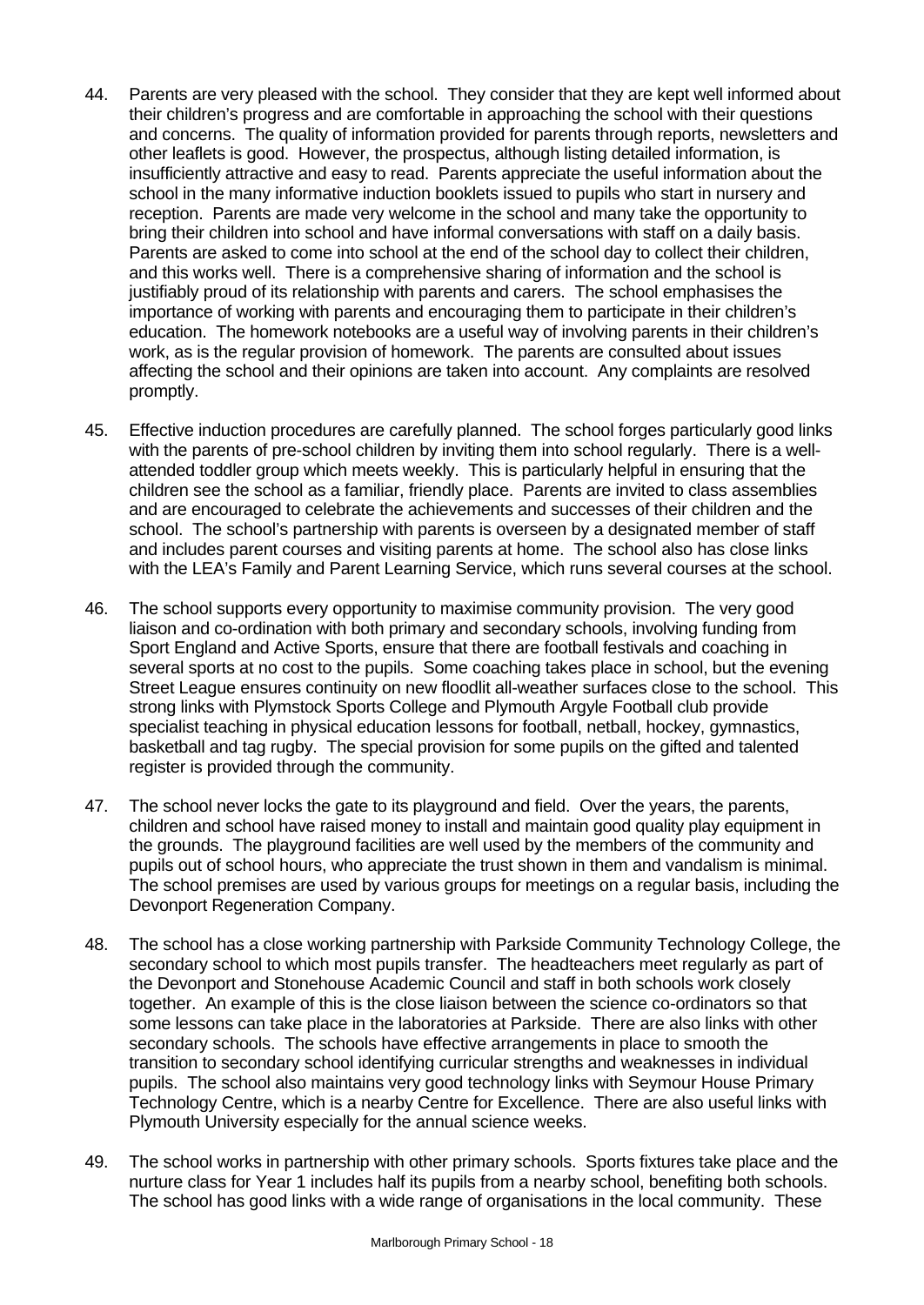include the local church, police and local businesses. The community priest attends school assemblies and the school celebrates harvest festival and Christmas in the local church.

## **LEADERSHIP AND MANAGEMENT**

Leadership and management are good. The headteacher and senior managers provide good leadership and are effective in ensuring the ethos of the school. The school is well managed and the governance of the school is satisfactory.

## **Main strengths and weaknesses**

- Good team-work by leaders, senior managers and co-ordinators.
- Very strong commitment to the needs of pupils of all abilities and backgrounds, and good management of special educational needs.
- Governors are fully involved and committed to the overall life of the school and have identified the need to develop their role as 'critical friends' to the headteacher and subject co-ordinators.
- The school development plan does not take a sufficiently long-term view of how it is to further improve standards.

- 50. The headteacher leads the school well and is effectively supported by the senior management team and subject co-ordinators. Staff share his vision for the school and know what they are working towards. The headteacher has developed a very strong team spirit by fully involving the staff in decision-making and constantly motivating, supporting and encouraging them. A feature of his leadership is that he is always walking around the school and visiting classrooms in order to praise and encourage staff and pupils. As a result, staff feel valued and are fully committed to the school's aims. This is influential in maintaining and developing the ethos of the school and the strong desire to raise standards. The headteacher reviews the deployment of staff each year and successfully uses teachers' particular interests and expertise throughout the school. He establishes effective teams that benefit pupils' learning and complement the teachers' professional development. The parents consider that the leadership and management of the school are good and that the staff work well together as a team.
- 51. The headteacher is very committed to welcoming and including pupils of a wide range of ability and background. His management of the pupils with complex behaviour and learning difficulties is very good. He works constantly to support the teachers and pupils when difficulties occur, and has established effective systems and procedures to enable all pupils to benefit from the school's provision. Teachers learn from this good role model and have good behaviour management skills and, in turn, many pupils learn to be patient and tolerant of each other.
- 52. The school is well managed. All staff are clear about their roles and responsibilities. There is effective delegation of responsibilities, and innovation and initiative are fostered successfully. Performance data, from national and optional tests, are used to set appropriate targets for all pupils in English and mathematics and for those with special educational needs. The quality of arrangements for their performance management is good, and those staff new to the school receive the assistance and advice they need. As a result, the school has a good reputation for retaining its staff and recruiting new teachers. Policies for behaviour and assessment in the Foundation Stage, English, mathematics and science are consistently implemented. Financial management is good and governors receive regular monitoring reports on the school's budget. Additional funds and specific funds are well used to support educational priorities. The school has a budget carry forward of about five per cent because it is planning to use some of this money to contribute to planned building improvements. The principals of best value are applied well, for example, in planning for building improvements and in the purchase of resources.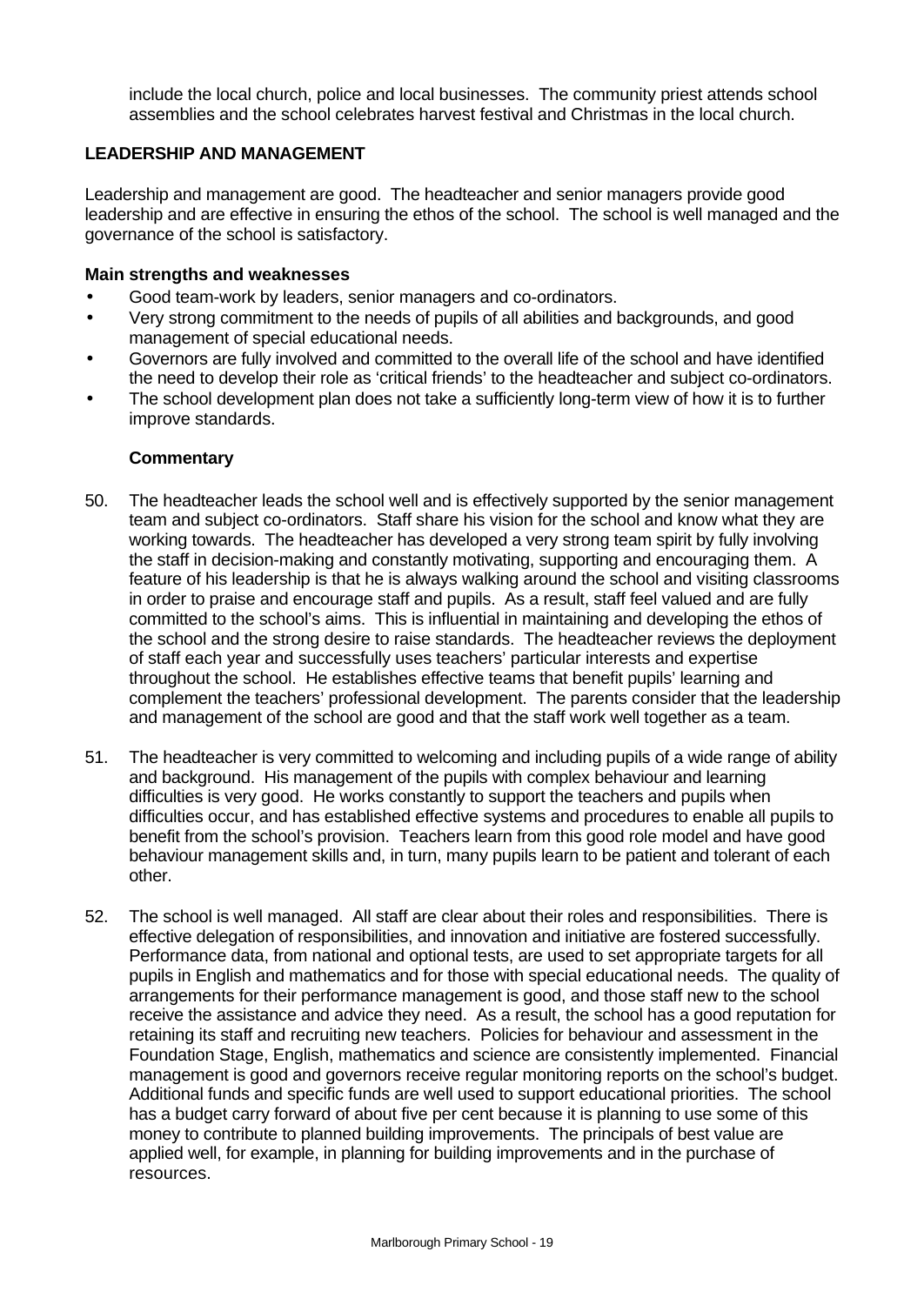- 53. There has been some effective monitoring of teachers' planning and pupils' work by the coordinators for English, mathematics and science during the autumn term. They identified clear strengths and points for action, and used the outcome of the monitoring to make improvements. However, there are some weaknesses in the effectiveness of monitoring as there is an isolated instance of inconsistency in implementing the school's policy for marking pupils' work. The headteacher has audited the approaches to teaching gifted and talented pupils and checked that there is special provision for each of these pupils, but there is insufficient monitoring of the progress of these pupils.
- 54. Governors are fully involved in the overall life of the school. They work closely with the headteacher in the development of the school and are well informed by the headteacher and his staff of the strengths and weaknesses of the school. They have identified the need to improve the school's facilities and produced a long-term plan for future improvements. The governors are thorough in ensuring that they fulfil their statutory duties and have a programme for the review and checking of important areas such as the arrangements for pupils with special educational needs. Governors are already aware of the need to develop their role as 'critical friends' to the headteacher and subject co-ordinators. The headteacher's termly reports to the governing body give insufficient information about the quality of teaching and the evaluation of pupils' standards.
- 55. There is a detailed, well-structured school development plan. It is based on an analysis of the school's performance, is constructed in consultation with governors and staff, and is monitored regularly. However, it does not make clear an order of priority for areas of improvement and it does not look more than one year ahead. Individual plans for the improvement of each subject are also limited to one year at a time and, consequently, contain numerous and wide-ranging areas for improvement in the short-term. These plans are being implemented but, for a few subjects, they result in the introduction of too many improvements in a short time. For improving standards, plans for some subjects such as English and mathematics have types of targets that are commonly found in subject development plans in many schools. However, these targets are not always based on a clear diagnosis of the weaknesses in pupils' standards, with clear practical steps to remedy these weaknesses that cause the below average standards.

## **Financial information**

| Income and expenditure $(E)$ | Balances (£) |                                  |
|------------------------------|--------------|----------------------------------|
| Total income                 | 716,113      | Balance from previous year       |
| Total expenditure            | 680,869      | Balance carried forward to the r |
| Expenditure per pupil        | 3,660        |                                  |

| Financial information for the year April [2003] to March [2004] |  |  |  |  |
|-----------------------------------------------------------------|--|--|--|--|
|                                                                 |  |  |  |  |

| Income and expenditure $(E)$ |         | Balances (£)                        |        |  |  |
|------------------------------|---------|-------------------------------------|--------|--|--|
| Total income                 | 716.113 | Balance from previous year          | 39,630 |  |  |
| Total expenditure            | 680.869 | Balance carried forward to the next | 35.244 |  |  |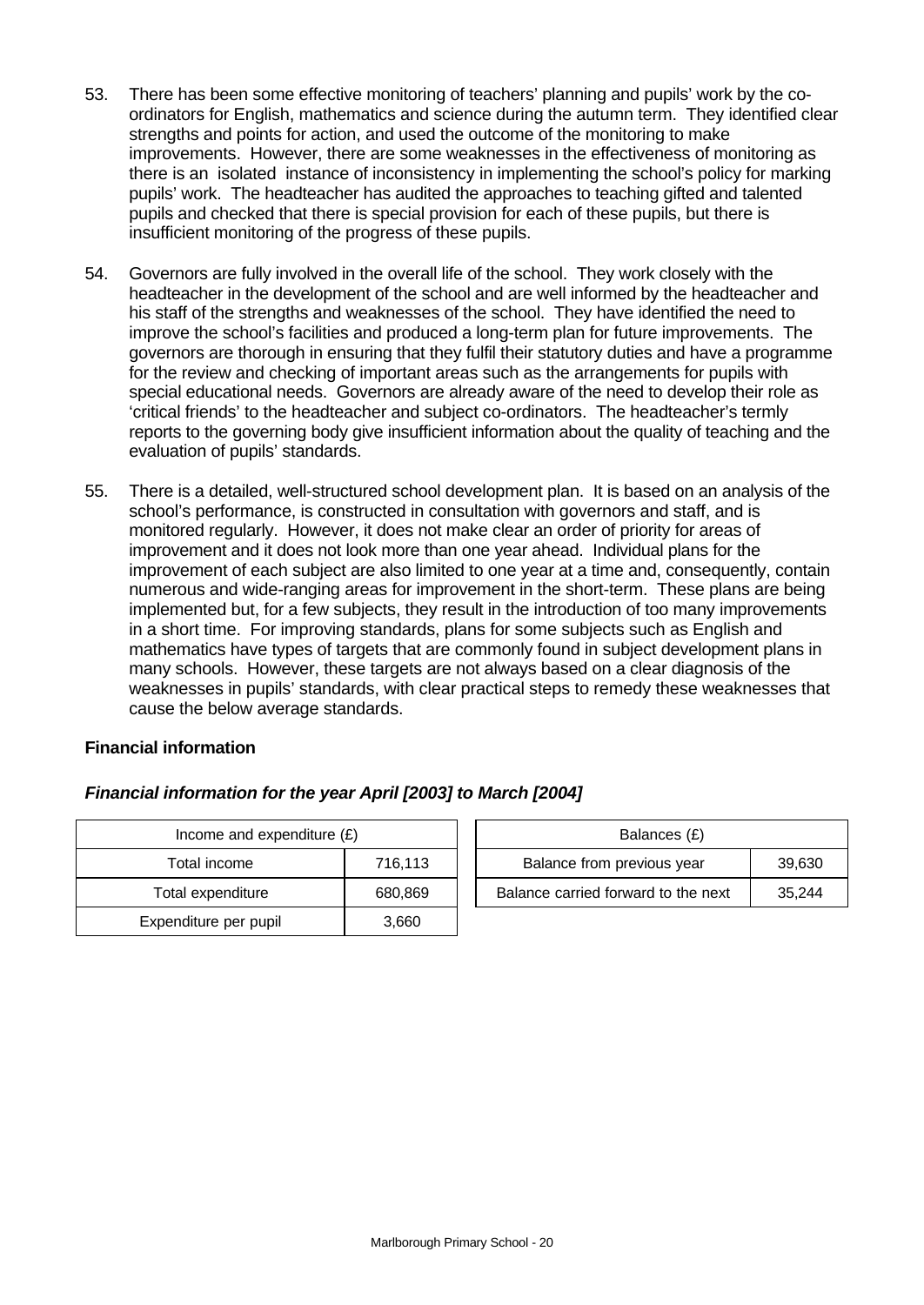# **PART C: THE QUALITY OF EDUCATION IN AREAS OF LEARNING, SUBJECTS AND COURSES**

## **AREAS OF LEARNING IN THE FOUNDATION STAGE**

Provision for children in the nursery and reception classes (ie the Foundation Stage) is very good. The Foundation Stage co-ordinator provides very good leadership and management. She has a good understanding strengths and weaknesses of the provision, and has made significant improvements in a relatively short time.

The overall quality of teaching and learning in the nursery and reception is very good. The main strengths of the teaching are the very effective planning, based on the very good assessment information and modification of the national guidance, high expectations and the caring and enthusiastic learning atmosphere provided by all the adults who work in the Foundation Stage. Support staff are usually very effective in helping pupils to learn but there are occasions when they are not used well enough to support learning during whole-class teaching.

In all six areas of learning, children enter the nursery class with very low levels of attainment in comparison with national expectations for the children's ages. They achieve well as a result of the very good teaching and enter the reception class with improved standards, but these remain well below national averages. In personal, social and emotional development, the majority of children achieve really well and are on course to attain the goals children are expected to reach by the end of reception. In communication, language and literacy and mathematical development, a small minority of children are on course to attain the goals children are expected to reach by the end of reception. The accommodation inside is bright and well resourced, but the rather cramped conditions limit the opportunities for the full range of activities to be made available at any one time. The toilet areas are unsatisfactory because they are outside of the classrooms and too far from the nursery class. The dedicated outside area does not contain a covered area and is reached by a ramp from the nursery classroom so its use cannot be integrated fully with work in the classroom. Reception class children can only access the outside area by walking through the nursery classroom. However, the teachers make the best use of the accommodation available by planning a varied curriculum according to the conditions.

During the inspection, sufficient teaching was seen for three areas of learning and so there is enough evidence to make judgements about the quality of provision for those areas of learning. These areas of learning are:

- personal, social and emotional development;
- communication, language and literacy;
- mathematical development.

For the other three areas of learning, provision and pupils' work were sampled.

## **PERSONAL, SOCIAL AND EMOTIONAL DEVELOPMENT**

Provision in personal, social and emotional development is **very good**.

## **Main strengths and weaknesses**

- Children's achievement is very good.
- A challenging and supportive environment encourages children to become confident and independent.

## **Commentary**

56. Overall, the children make very good progress in their personal, social and emotional development in the nursery and reception classes. The quality of teaching is very good. A wide variety of activities is provided for the children to develop in this area, for example, in circle times the children are encouraged to say 'please' and 'thank you' as they receive pieces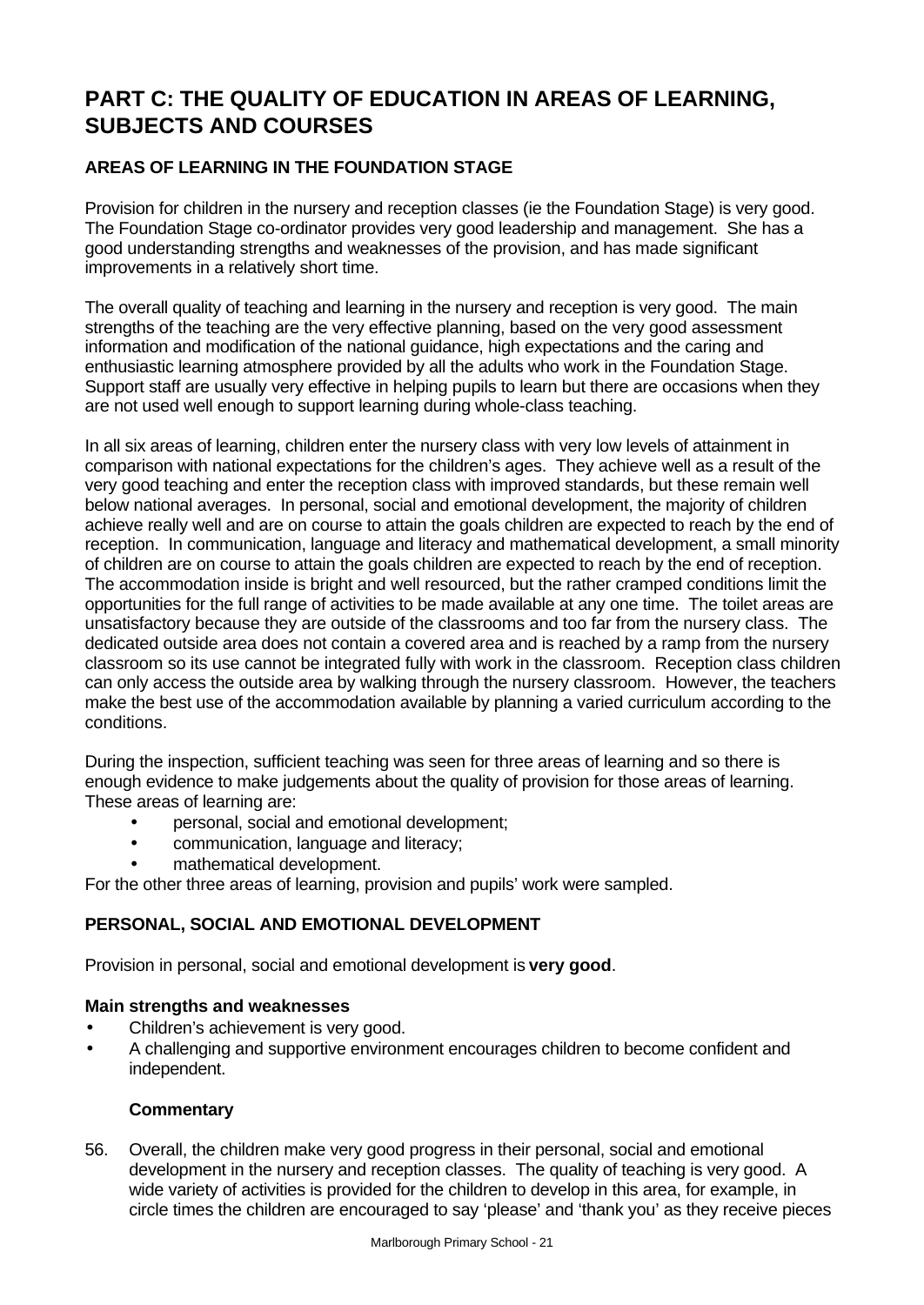of fruit and a drink from each other and to listen carefully to what others are saying. All children take part in a wide range of directed and self-chosen activities. Great care is taken to foster the children's self-confidence and to encourage positive attitudes to learning. Staff introduce the children to school life well. They visit them at home and organise induction meetings and open days which help them to enter the school confidently and happily. Children who require additional support are identified early.

## **COMMUNICATION, LANGUAGE AND LITERACY**

Provision in communication, language and literacy is **very good**.

## **Main strengths and weaknesses**

- Children achieve well because of the challenging teaching.
- Very good opportunities are provided to develop children's speaking and listening skills.

## **Commentary**

57. Children make good progress because of the very high emphasis the teachers place on developing speaking and listening skills. For example, in the reception class children were seen using Lego but did not discuss their activity with others unless the teacher prompted them. Their speaking was limited to comments made to themselves. Teachers take every opportunity during activities to develop children's vocabulary through questioning and discussion, and in whole-class sessions they set high expectations for children to contribute appropriately and listen carefully to each other as well as to the adults. The positive and very lively learning environment helps to give children the confidence to talk and to feel that their contribution is valued. Overall, children thoroughly enjoy their lessons. This was particularly evident when the teacher was seen introducing the sound *r* and asked the children to name objects which began with that sound which she then attempts to draw. There was much delight and laughter as one child volunteered *rhinoceros!* Children enjoy stories and rhymes, and are developing an early interest in books and writing.

## **MATHEMATICAL DEVELOPMENT**

Provision in mathematical development is **very good**.

## **Main strengths and weaknesses**

- Children achieve well because of the very good teaching.
- Teachers make very good use of assessment data to meet the needs of all the children.

## **Commentary**

58. The very good teaching helps most pupils achieve as well as they can in both the nursery and reception classes. Teachers plan a very good range of tasks to develop children's mathematical understanding and use every opportunity to consolidate their learning. For example, during the registration period the teachers encourage children to count the number of children present and to work out the number absent by counting on. Very effective use of number songs and rhymes stimulate children's learning. Teachers use a very good range of teaching strategies to maintain children's interest and enthusiasm which makes learning fun and exciting, and results in a very positive atmosphere in which children feel confident and try hard to succeed. For example, in the reception class the teacher makes deliberate mistakes which children take great delight in correcting. Teachers have a very good knowledge of what each child knows and can do because of the very effective assessment systems and procedures. As a result, activities are carefully planned to meet the needs of individuals and ensure that all pupils can progress at their own level of ability.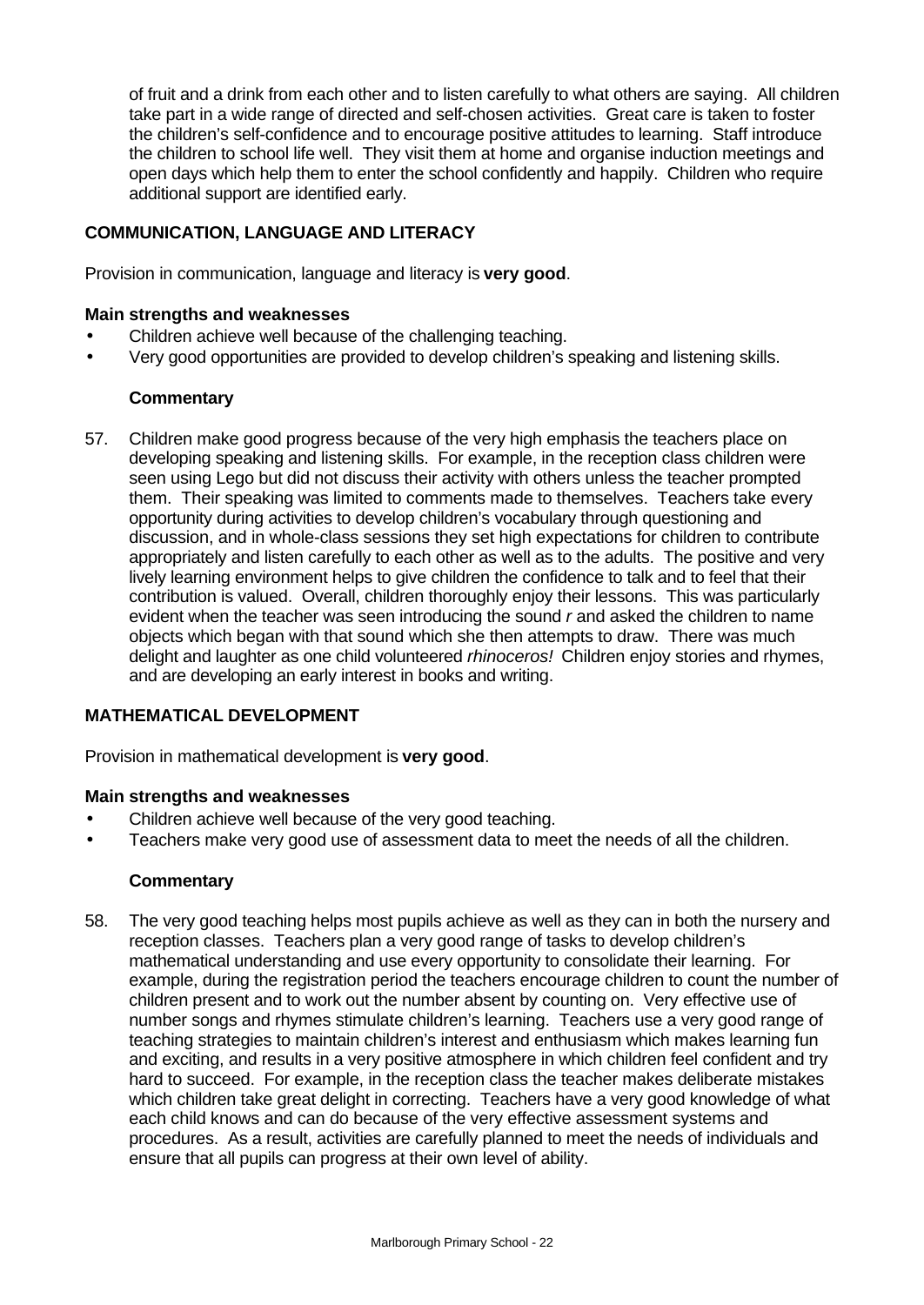## **KNOWLEDGE AND UNDERSTANDING OF THE WORLD**

59. It was not possible to make an overall judgement of provision or standards, but the work on display shows that standards are below those expected. At registration times, the teacher develops children's knowledge and understanding by asking them about the days of the week and questioning them about *today* and *tomorrow*. Children describe the weather and through listening to stories learn about clouds and rain. All children are provided with good opportunities to use a computer.

## **PHYSICAL DEVELOPMENT**

60. It was not possible to make an overall judgement of provision or standards because no teaching was observed in the hall during the inspection. The designated outside area is cramped and limits opportunities for outdoor play. There is no covered section and this limits the use of the outdoor area. Teachers' planning indicates that a wide range of activities are available to help pupils develop their skills in handling small equipment and different materials.

## **CREATIVE DEVELOPMENT**

61. It was not possible to make an overall judgement of provision or standards, but the limited amount of work seen indicates that standards are well below national averages. Teachers' planning indicates that a wide range of opportunities are made available to the children which include experimentation with different textures, colours, shapes and role-play activities. Children enjoy singing and learn songs that help them consolidate their learning in other areas.

## **SUBJECTS IN KEY STAGES 1 and 2**

## **ENGLISH**

Provision in English is **good**.

#### **Main strengths and weaknesses**

- Good quality teaching ensures good learning and progress so that pupils achieve well.
- There is still scope to raise standards in all areas of the English curriculum.
- Leadership and management are good and the subject co-ordinator has a very good grasp of how to improve provision.
- Procedures for assessing and tracking pupils' progress are good and mean that teachers are able to set pupils effective targets to help them improve.
- Teachers do not consistently make best use of opportunities to develop pupils' writing skills through extended and personal writing in other subjects.

- 62. The results of the national tests in 2003 for pupils at age seven and eleven were well below national averages in both reading and writing. Pupils' standards are very low when they enter the school. The progress of the current Year 2 pupils has been made from a very low baseline, and their standards are still well below national averages. Progress continues to be good in the juniors, and the standards of the current Year 6 pupils are below national averages. Pupils' achievement is good because teaching is challenging for pupils of all abilities so that most pupils make at least the expected progress.
- 63. Most pupils come into the school with speaking and listening skills that are low and with very limited vocabularies, and this severely limits their rates of progress. In a Year 1 lesson, most pupils tended to answer in single words and found difficulty expressing themselves, and it was only the very skilful questioning and support of the teacher that encouraged them to try to expand on what they were saying. By Year 2, pupils are much more confident in talking and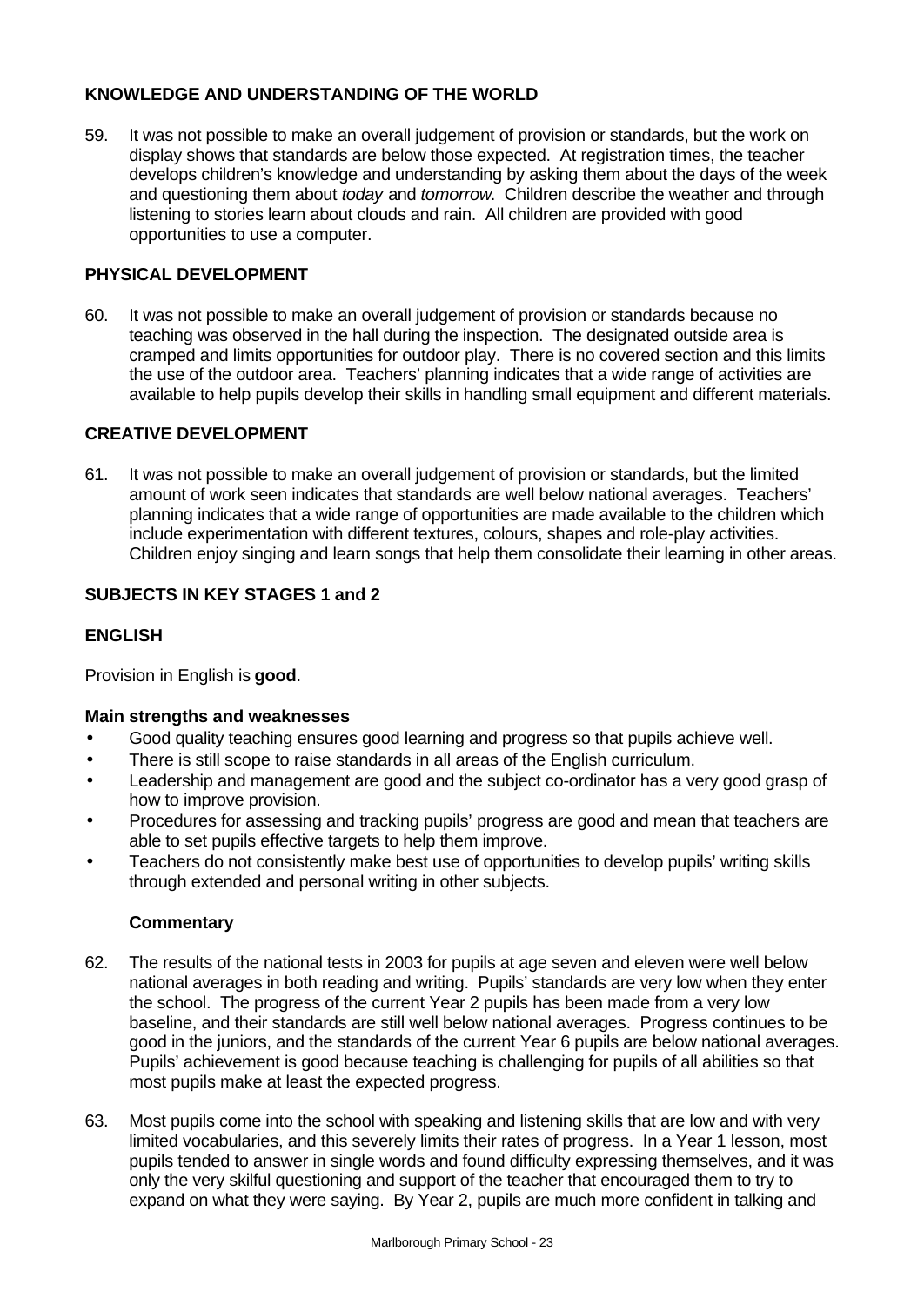they chat together and with adults but, for many, their vocabularies and powers of expression remain well below what would be expected at that age. By Year 6 about half of the pupils are working at about or above the expected level. Many are beginning to develop the ability to express themselves and to give explanations and reasons to support a point of view, for example, about the pros and cons of keeping animals in captivity, but they are not yet up to the expected level.

- 64. Pupils' below average speaking and listening skills impact upon their reading skills. In general, pupils are very positive about reading and are keen to develop their skills but, by Year 2, they are still well below the expected level. Many pupils, for example, struggle to read the big book story of *Little Red Riding Hood* even though they have 'read' it in the class several times before. Year 6 pupils are also positive in their attitudes and most read at home, though only a minority read frequently for pleasure. They have sound book skills and most are able to talk about contents pages and indexes, and explain how to use them in research. The better readers are fluent and read clearly with good understanding but some are still hesitant and are fumbling to pronounce some words. The majority are below the level expected for their age.
- 65. Writing skills are also below average and this follows from weaknesses in speaking, listening and reading. There are several pupils in Year 2 who still have difficulty in forming their letters consistently and are not able to write more than a sentence or so. Standards further up the school remain generally low, though there are very commendable examples of work that match national averages, such as the poems arising out of the *Sense of Place Project*.
- 66. The overall quality of teaching and learning is good throughout the school, with some examples of very good teaching. Teachers work well with the teaching assistants to make sure that all pupils, including those with special educational needs, are well supported and make good progress. Relationships between staff and pupils are very good. Teachers have a good range of teaching and behaviour management skills that motivate pupils and encourage good attitudes and behaviour, and very positive attitudes to learning. There were occasional weaknesses in some lessons and these included: a learning objective that was not in language that was easy for the pupils to read; and that not all pupils could hear the conversation between the teacher and individual pupils during whole-class teaching.
- 67. The subject co-ordinator has a very clear grasp of how English needs to be developed. A number of priorities have already been identified, one of which is the need for a strategic plan to develop speaking and listening skills systematically throughout the school. The present development plan identifies issues for improvement, and the type of targets for improvement that it includes are similar to those found in other schools. However, there are weaknesses in exactly how improvements to pupils' standards are going to be made, measured and evaluated over a period of time. There is good monitoring and tracking of how well the pupils are doing so that extra support can be targeted where needed. All pupils are given specific targets on how they can improve and many pupils spoken to recognise the value of these and say that they help them a lot. There has been satisfactory improvement since the last inspection.

## **Language and literacy across the curriculum**

68. The English co-ordinator has rightly flagged this up as a priority because there needs to be a whole-school approach across all subjects so that pupils are consistently learning and using good techniques that will help them improve their language skills. There are good examples of personal and extended writing being developed in various subjects. The Coppelia Dance Project with Years 5 and 6 for example has produced some good work, and there are instances of longer pieces of writing in history and religious education. However there is a lack of consistency. Basic rules of writing are not always applied, for example in mathematics, and this gives mixed messages and leads to confusion and perhaps a sense that 'it does not really matter'. There is relatively little extended writing in history and geography, and in science the writing is very closely structured with much emphasis on work sheets in some classes. Use of computers to support literacy is satisfactory and is improving in the school.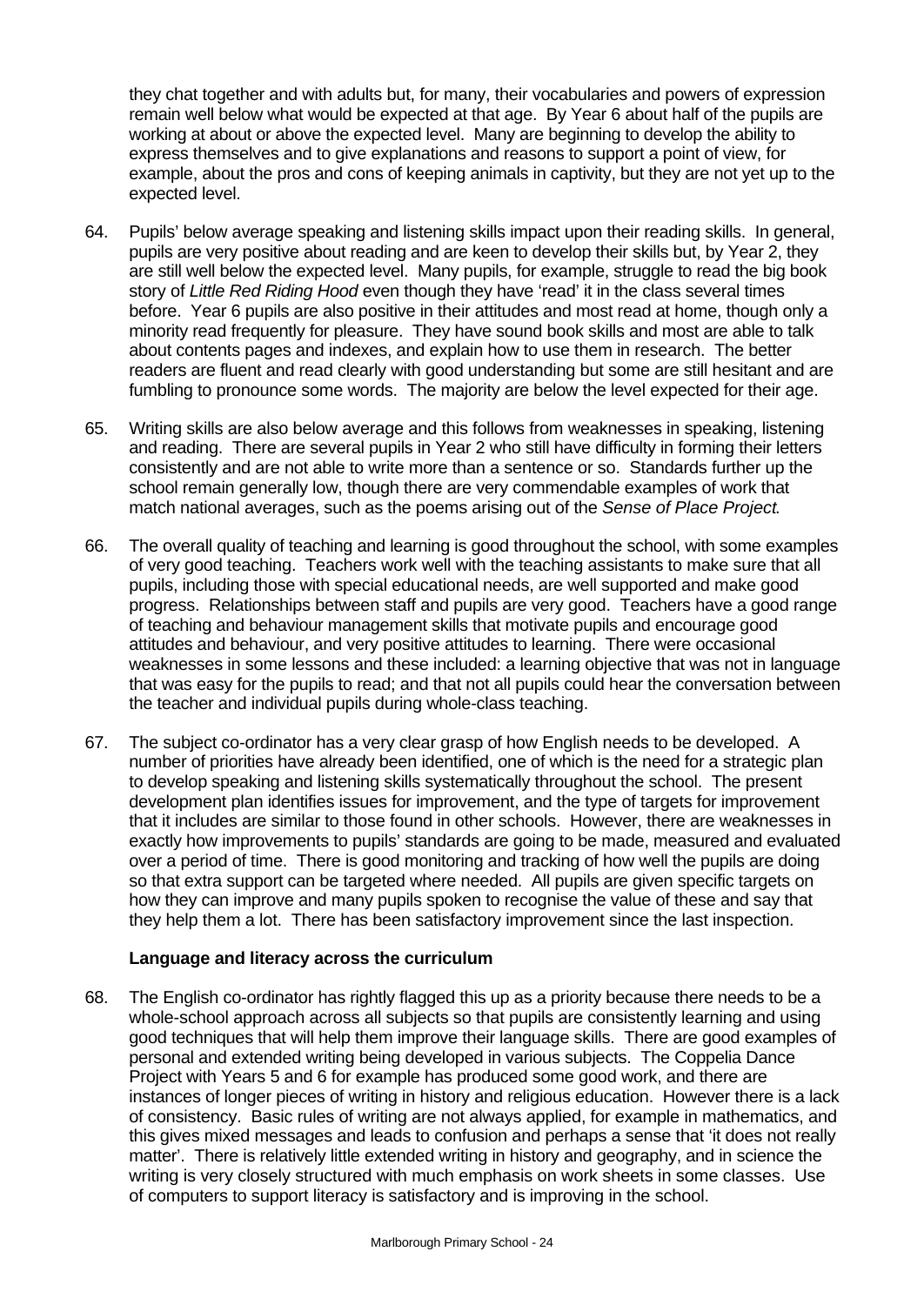## **MATHEMATICS**

Provision in mathematics is **good**.

#### **Main strengths and weaknesses**

- Teaching is good and so pupils achieve well.
- In a few classes, tasks and activities do not take enough account of the pupils' different levels of ability.
- There is a strong focus on developing pupils' numeracy skills.
- Good leadership of the subject.

## **Commentary**

- 69. A very high proportion of pupils enter the school with levels of attainment that are very low when compared with the national expectations. Pupils make good progress in the time between entering the nursery class and reaching the end of Year 2, when standards are well below average. Pupils' good achievement continues in Years 3 to 6, and overall standards rise so that the current Year 6 pupils are on track to reach below average standards next summer. Pupils achieve well as a result of the good teaching and they are enthusiastic and try hard because they enjoy the subject. Pupils with special educational needs are supported well and achieve as well as other pupils.
- 70. Teaching and learning are good throughout the school and classroom assistants contribute well to the effective support given to different groups of pupils. The best teaching is characterised by:
	- planning with clear learning objectives which are made clear to the pupils;
	- effective questioning to check pupils' knowledge and understanding and extend their learning;
	- regular marking of pupils' work which informs them of the ways in which they can improve their learning;
	- challenging pace and variety of activities in lessons which maintain interest and develop understanding;
	- good use of assessment data to inform planning and provide appropriate activities for the wide range of abilities.
- 71. However, in a few lessons, planning takes insufficient account of pupils' different levels of ability and stages of learning. Consequently, in these few classes much of the work is the same for all pupils which results in a lack of challenge, particularly for the more-able pupils. Teachers place a strong emphasis on developing pupils' mental number skills and start each lesson with an effective oral and mental session. However, a significant minority of pupils are insecure in their understanding of the value of each digit in a number.
- 72. Leadership of mathematics is good. The co-ordinator is knowledgeable and eager to find ways to raise standards. She has established good procedures for tracking pupils' progress. For example, test results, pupils' work and regular monitoring of teachers' planning are used to provide information about areas for improvement. The co-ordinator has completed a review of the subject and introduced a wide range of systems and procedures that are helping teachers to raise standards but these have not had enough time to have their full effect. However, there is no long-term planning for improvement and initiatives for this year are numerous and wideranging. They do not set out step-by-step action to be taken over a longer period of time in order to provide a specific focus for improvement. As a result, the implementation of some of these numerous initiatives is not fully consistent. The co-ordinator does not observe lessons throughout the school on a regular basis to ensure that improvements are implemented consistently.

#### **Mathematics across the curriculum**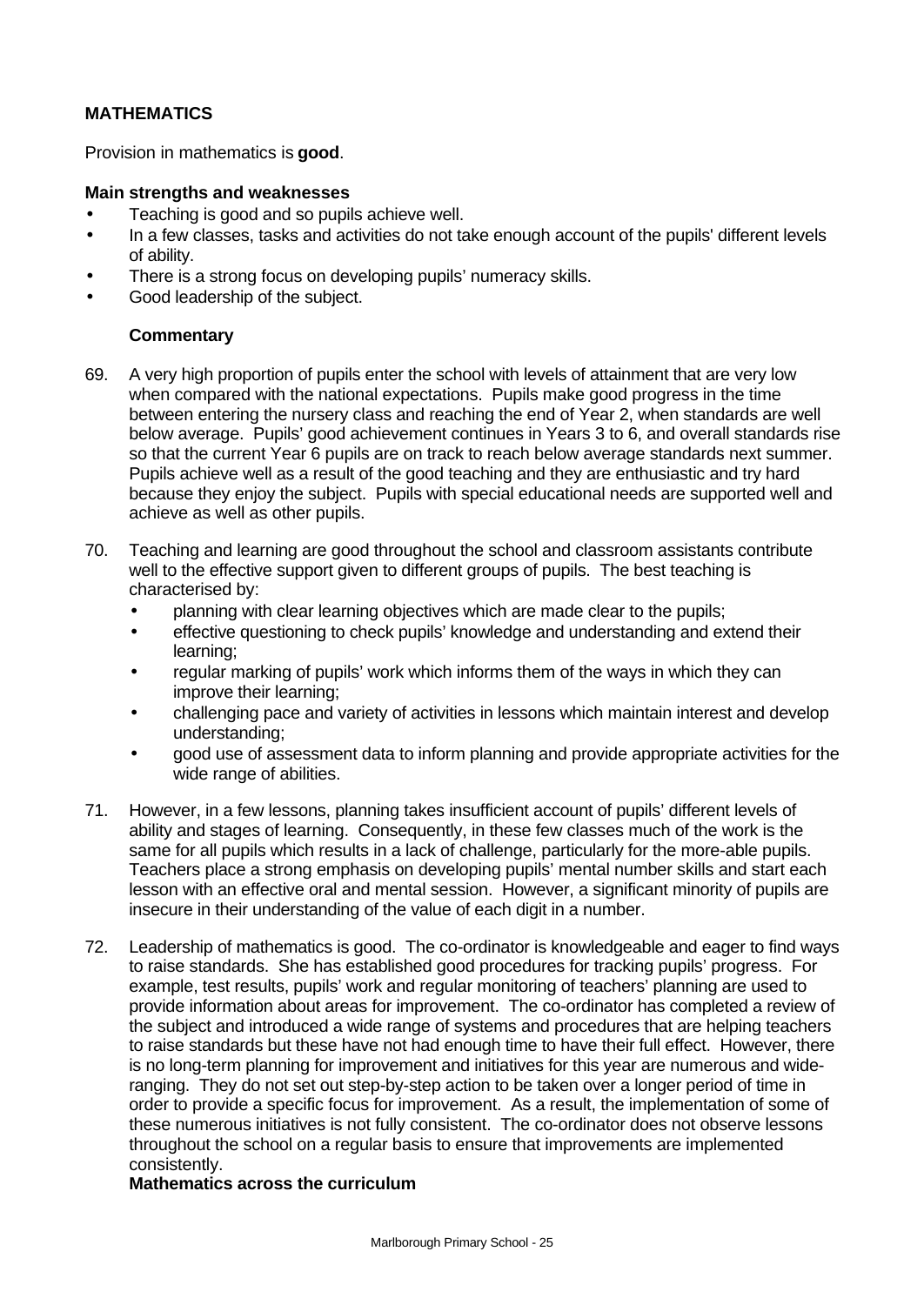73. Pupils make satisfactory use of their mathematical skills as part of their work in other subjects, for example, in measuring and recording data in science, and measuring in design and technology. However, opportunities tend to occur incidentally rather than as a result of systematic planning.

## **SCIENCE**

Provision in science is **very good.**

## **Main strengths and weaknesses**

- The quality of teaching and learning is very good.
- The co-ordinator takes practical steps to raise standards.
- Pupils' achievement improves because of the annual science week and partnership with local secondary schools.
- Pupils complete much practical, experimental work in science.

- 74. Pupils in Year 6 are on track to reach standards that match national averages by next summer. In Year 2, pupils' overall standards are below national expectations. In all years, pupils' achievement is very good and the school adds much value to pupils' standards, which were very low when they entered the school. Boys and girls achieve similar standards. There are examples of good achievement in scientific enquiry in each year. For example, Year 2 pupils worked with a range of materials to investigate the effects of different forces on a range of materials, Year 3 pupils tested different types of paper for absorbency, and pupils from Years 5 and 6 carried out experiments to investigate the properties of gases. The pupils from Years 5 and 6 finished their lesson with a particle model made from plastic balls for solids, liquids and gases. Pupils' investigative work involves a good range of measurement, and data is recorded in an appropriate variety of ways.
- 75. Teaching and learning are always at least good, with some very good and excellent lessons. Teaching is based on well-structured guidance and a good assessment system so that pupils' work builds on and extends their earlier learning. Teachers have good subject knowledge and so plan pupils' work carefully with a good emphasis on practical work and the use of the correct scientific vocabulary. Classroom teaching is enriched by a week when all pupils are involved in a wide range of science activities including, for example, teaching by staff from Plymouth University and a visit from a planetarium, as well as visits to the Eden Project and a science centre in Bristol. Two local secondary schools provide science teaching for Years 5 and 6 in science laboratories. Until last December, there was a science club funded by the Plymouth Education Action Zone.
- 76. Leadership and management of the subject are very effective. The co-ordinator analyses the results of the Year 6 national tests each year and checks the quality of pupils' recorded work and teachers' planning. This monitoring information is then used to secure improvements when weaknesses are identified. Since the last inspection, there has been a good improvement to science provision as pupils' very good achievement has been maintained and the quality of teaching is now higher. Sound use is made of ICT, and pupils use data logging as part of their experimental work. There is a good emphasis on scientific vocabulary but pupils rarely write at length in science.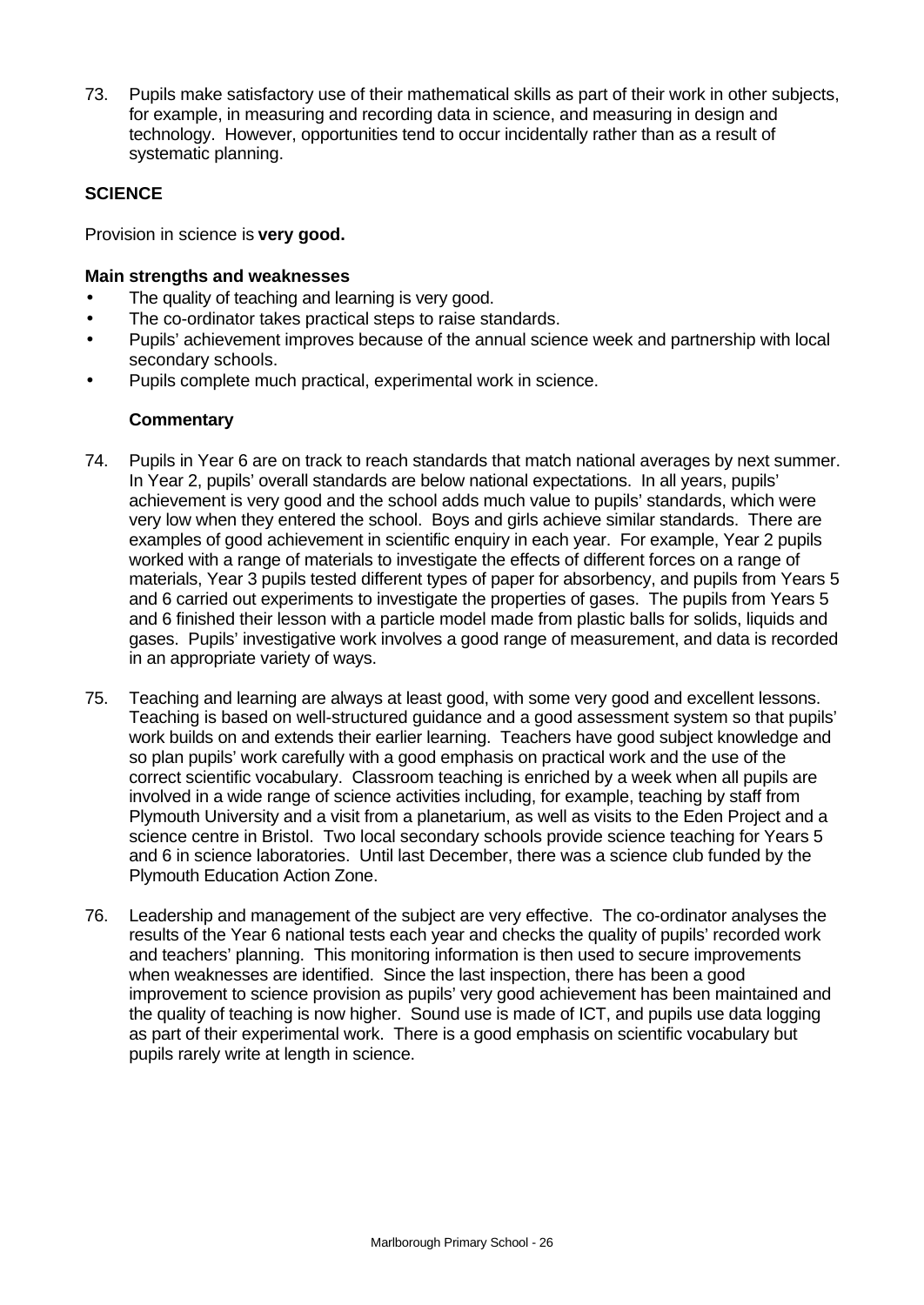## **INFORMATION AND COMMUNICATION TECHNOLOGY**

Provision in information and communication technology (ICT) is **satisfactory.**

#### **Main strengths and weaknesses**

- The good quality ICT suite has been used every week by each class since last summer.
- Good teaching is provided by a specialist and pupils' standards are rising.
- Sound use is made of ICT to enhance pupils' learning in English, mathematics, science and music.
- A good start has been made in planning the use of ICT by other subjects but, as the school is aware, more remains to be done.

## **Commentary**

- 77. The overall standards of pupils in Years 2 and 6 are below national expectations because the ICT suite has only been used for a relatively short time owing to technical difficulties. Consequently, pupils have not had enough time to develop all the necessary skills and knowledge. Standards have improved since the last inspection and, for example, Year 2 pupils give instructions to control a programmable toy, data logging is used in science by Year 4, and Year 6 pupils follow a unit of work on control technology at Parkside Technology College. Pupils' achievement is now good because of the effective teaching that makes good use of the up-to-date learning resources that have been fully operational since the last summer term.
- 78. The overall quality of teaching and learning is good. Teachers have good subject knowledge and so teach new skills in a clear, step-by-step way. In the ICT suite, there is effective use of the data projector and interactive whiteboard. Whole-class teaching is brisk so that pupils have plenty of time working on computers, and they are given effective individual support. Ongoing assessment is used well in lessons to adapt the teaching to pupils' learning needs. A good assessment system was established last September.
- 79. Leadership and management are good. The targets in the improvement plan are being tackled, and the key issue for ICT from the last inspection has been addressed. The coordinator has had a few opportunities for monitoring, and has used the resulting information well to guide future plans for improvement.

#### **Information and communication technology across the curriculum**

80. As well as learning specific ICT skills, pupils make satisfactory use of computers to support their learning in some other subjects. For example, pupils from Year 3 and 5 use computers to create musical compositions, and they review and modify their work as they progress. In a Year 4 English lesson, higher-attaining pupils worked at the classroom's two computers and used a carefully prepared template to create sentences that generated sinister feelings. All coordinators have identified how ICT can be used to support pupils' learning in their subjects and an appropriate range of software has been purchased. However, subjects have not yet integrated the use of ICT into their medium-term curriculum planning. There is specialist teaching by the MusicZone that uses computers and this results in good achievement. There is a good ICT club that is helping pupils develop above-average skills of music composition.

## **HUMANITIES**

81. Only one lesson was seen in history and two in geography. Therefore, it is not possible to make firm overall judgements about provision for these subjects. In addition to observing lessons, the inspector had discussions with the co-ordinator and scrutinised the co-ordinator's file and pupils' previously completed work.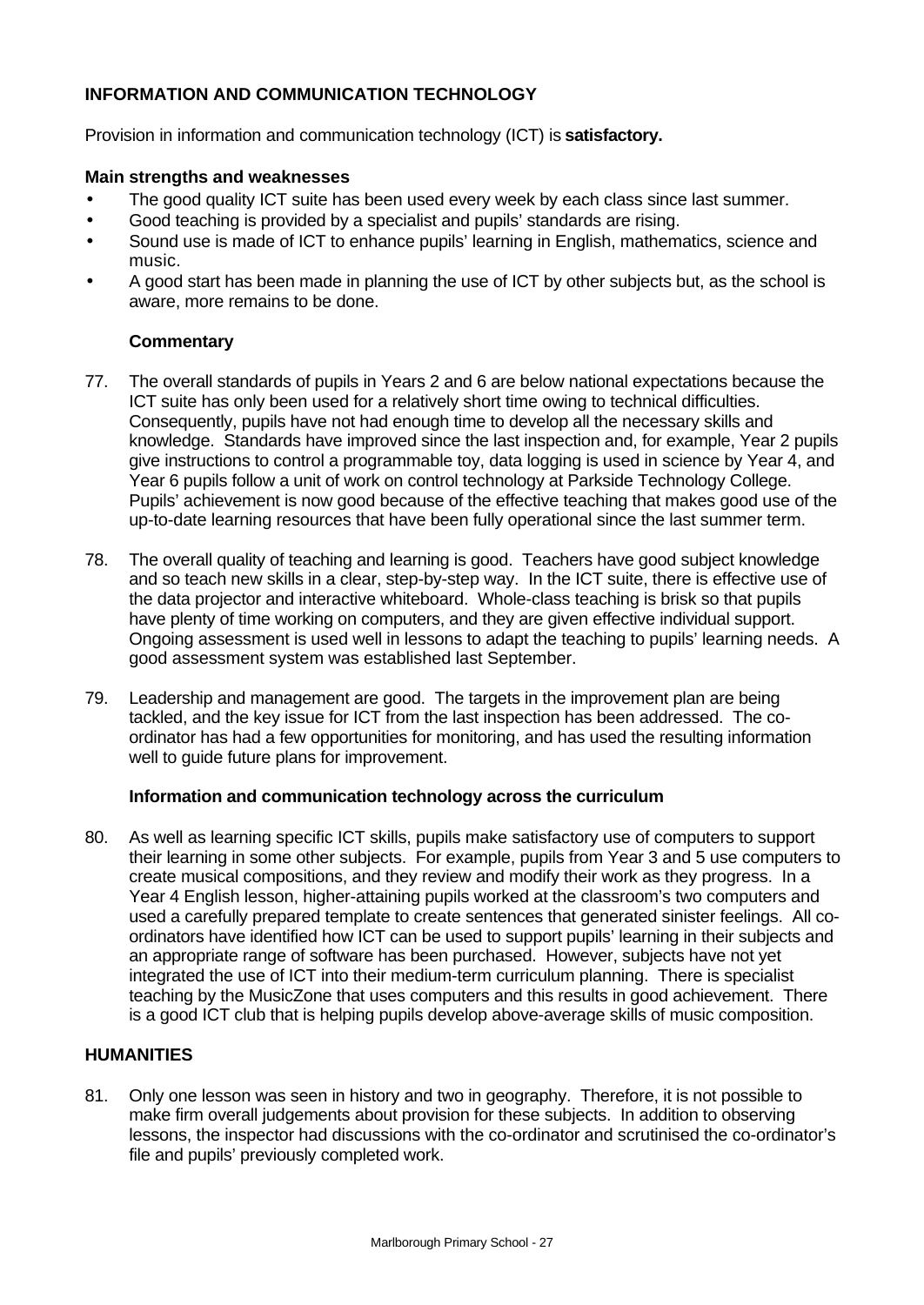82. In **history** and **geography**, there are indications that pupils' standards are well below national expectations because the amount of teaching time given to these subjects is below that recommended. The school uses national guidance as the framework on which lessons are based, but it is teaching more than is required by the National Curriculum. Also, it has not adapted the guidance sufficiently to the needs of its pupils and has not identified what will be studied in outline and what will be studied in depth. In history, Year 3 pupils take the role of Roman soldiers and write good letters home that are based on historical evidence. Year 5 pupils complete factual research about the working lives of Victorian children. For geography, Year 5 pupils have written vivid, imaginative poems about Devonport as part of BBC Radio Devon's *Sense of Place* competition. However, in both subjects, pupils have insufficient opportunities to use their literacy skills for writing. Portfolios of pupils' work are being developed but the work is not yet labelled to explain the standards that they show.

## **Religious education**

Provision in religious education is **satisfactory.**

## **Main strengths and weaknesses**

- The pupils' work covers the requirements of the Agreed Syllabus.
- Teaching and learning are good.
- Pupils in Years 4 to 6 produce some thoughtful personal writing but the overall range of writing is limited.

## **Commentary**

- 83. In Years 2 and 6, the majority of pupils meet the standards expected by the Agreed Syllabus. Pupils' achievement is good, including those with special educational needs. For example, Year 1 pupils know the story of Jonah and why he said sorry, and apply the idea of sorry to their own lives. Older pupils write thoughtfully about their experiences of temptation and forgiveness, and Year 6 pupils have a sound knowledge of the Israelites in Egypt and of the Passover celebration. They recognise that religions have some common features and some differences. A weaker aspect of their knowledge is the identification of the significant features of key religious figures.
- 84. Pupils develop a few units of work in depth, such as the one on faith. Also, they have a few opportunities to write at length but too much of their writing is of short sentences on worksheets. Pupils have some interesting learning activities. For example, Year 4 pupils created models of the interior of a church and a Jewish visitor spoke to Year 5 pupils. There is a good link with the local parish church and its staff have contributed to religious education lessons.
- 85. Lessons are well planned with a variety of interesting tasks that secure the pupils' interest. Learning support assistants are used effectively to support discussions and other activities in groups. Paired discussions are used well, and lessons have a brisk pace and strong sense of purpose.
- 86. Leadership and management are satisfactory. Progress is underway with the targets in the subject development plan. Monitoring is informal, which is a weakness. A portfolio of pupils' work has been established although this work is not yet labelled to explain its assessed standard. Satisfactory progress has been made since the last inspection.

## **CREATIVE, AESTHETIC, PRACTICAL AND PHYSICAL SUBJECTS**

87. Only one lesson was seen in design and technology and music, and none were seen in art and design. Consequently, it is not possible to make firm overall judgements about provision for these subjects. In addition to observing lessons, inspectors had discussions with co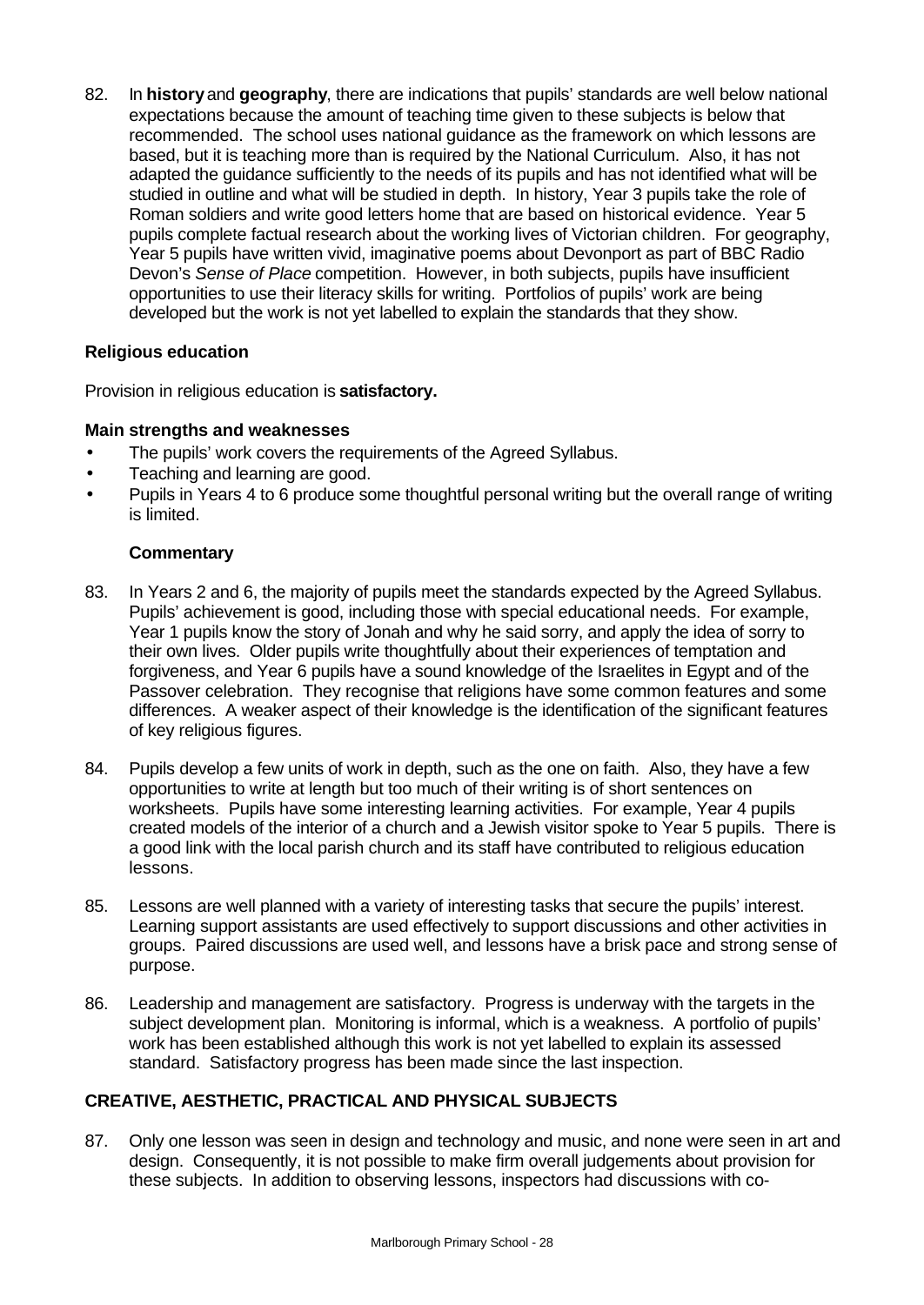ordinators and pupils, and scrutinised the co-ordinator's file and pupils' previously completed work.

- 88. There is insufficient evidence to make a judgement about standards in **art and design**, but teachers' planning and photographic evidence show that all elements of the National Curriculum are being covered. There is some work of above-average standards, such as the work done on the Jewish Rosh Hashanah Festival and the Years 5 and 6 artwork being done with the support of an artist-in-residence, which effectively developed and used pupils' ICT skills. The subject co-ordinator left at the end of last term and has yet to be replaced.
- 89. The evidence indicates that the standard of pupils' work in **design and technology** matches national expectations. The school has made good improvements to the subject since the last inspection. Year 5 pupils design and make plastic key rings and moving toys. Year 6 pupils design and make slippers, shelters and bread rolls. They evaluate their finished products although these evaluations are a weaker aspect of their work. Pupils' work in Year 5 benefits from the links with Parkside Technology College and HMS *Drake*. Also, weeks with a special focus contribute to pupils' good achievement in design and technology. For example, the world culture week gave pupils the opportunity to create food from different countries and healthy eating week included teaching from Royal Navy staff and practical support from parents as pupils chose and created healthy recipes.
- 90. The school has developed good links with local **music** specialists based at the nearby MusicZone. In the one lesson seen, Year 5 pupils used computer software to compose and edit their work in preparation for the production of a compact disc. Pupils were enthusiastic and concentrated well. They confidently selected the sounds and effects they desired and enjoyed editing and improving their work. In discussion, Year 6 pupils described a very limited experience of music and were not able to talk about famous composers and their work. Pupils attend a weekly singing practice with the co-ordinator and have opportunities to receive specialist tuition provided by visiting teachers in violin and keyboard instruction.

## **Physical education**

Provision for physical education is **good.**

#### **Main strengths and weaknesses**

- Teaching is good and results in good learning and achievement.
- Very good use is made of opportunities offered by outside agencies and other schools to enrich provision.
- There are no consistent procedures for assessing and monitoring pupils' development through the school.

- 91. Many pupils have underdeveloped physical skills when they come into the school. All pupils, including those with special educational needs, progress well through the school and, by Year 6, standards are in line with those expected nationally in dance and games, and approaching expected standards in gymnastics. Pupils enjoy physical education and have very positive attitudes.
- 92. Year 3 pupils were observed with an outside professional coach, learning basketball skills. There is a wide range of ball control skills with some pupils able to throw, catch, bounce, dribble and control the ball with dexterity. Year 4 also had outside coaching from outside professionals and were learning soccer skills. They were developing sound skills of moving, passing and controlling together with tactics such as anticipating the ball. Years 5 and 6 were observed in a dance lesson. They showed interest in and good awareness of principles of dance such as positive, strong movements and the use of arms, fingers and facial expression.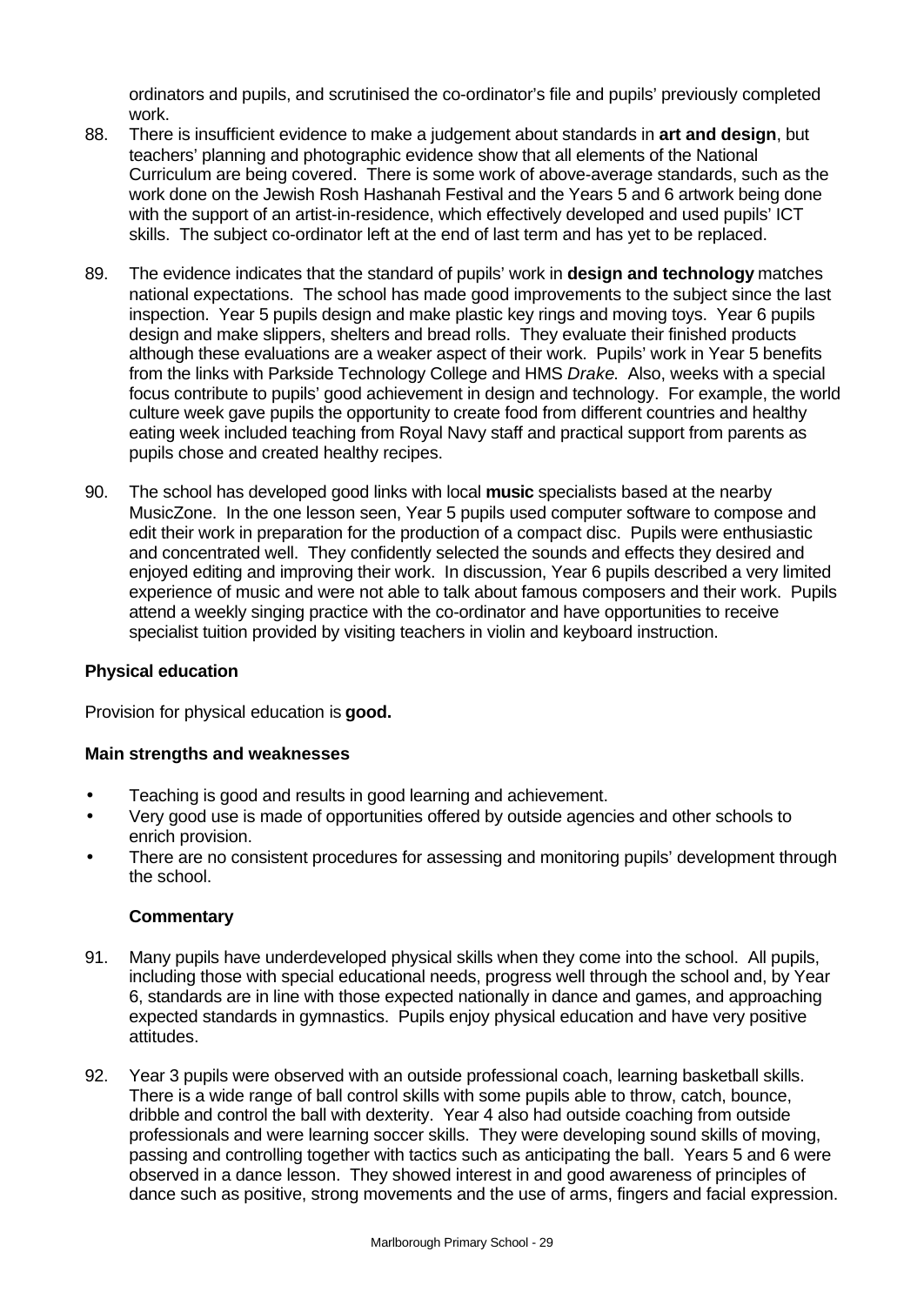Almost all of the pupils were able to work in pairs or threes to produce a sequence of interpretative movements together and synchronise them with music.

- 93. The overall quality of teaching and learning is good with a significant amount of very good teaching. Attention is paid to warming up and cooling down, and pupils explain why this is necessary. Teachers manage classes well, and most lessons are well paced and brisk with a good variety of activities which keep pupils motivated. However, although individual teachers know the pupils well and some good use is made of evaluation during the lessons, there are no consistent procedures for assessing how well pupils are progressing through the school.
- 94. The subject co-ordinator is well qualified and knowledgeable, and leads and manages effectively. Very good use is made of outside agencies to come in and raise standards. For example, there is soccer coaching through Plymouth Argyle Football Club and basketball coaching is provided by a professional player. There is a separate knowledgeable dance coordinator. The Coppelia Dance Project link with the Birmingham Royal Ballet Company is proving effective and popular. There are good links with other schools in arranging fixtures and competitions. There are strong links with Plymstock Sports College which provides specialist teaching in physical education lessons for football, netball, hockey, gymnastics, basketball and tag rugby.

### **PERSONAL, SOCIAL AND HEALTH EDUCATION AND CITIZENSHIP**

- 95. Only two lessons were observed for **personal, social, health and citizenship education** (PSHCE) and one of these was very short but further evidence comes from observing the breakfast club, toddler group, the schools council and clubs. It also comes from reviewing planning and discussions with pupils, staff and other supporting adults and parents. However, there was insufficient evidence to make an overall judgement about the quality of provision.
- 96. Pupils are very positive about the school and talk about the good relationships and fairness of teachers. They feel they are given good support and guidance and this is borne out by what was observed, for example in a Year 1 registration which quite naturally included a lot of social and personal development in the interaction between staff and pupils.
- 97. The school involves pupils in a range of events designed to develop PSHCE. For example, a Year 5 project involved pupils in writing a mini-manifesto that was published in a local newspaper, and analysing a video about stereotyping. Circle time is used to help pupils explore issues and a range of visitors, including the police and the school nurse, come to discuss issues such as 'Stranger Danger'. Other visitors focus on life skills. The pupils are involved in a range of community events, such as the *Sense of Place* project, the *Life Skills Caravan* and the *Children in Need* fund and these develop pupils' awareness of some issues beyond their own home and school life. Lessons are based on national guidance for the subject, but this guidance has not been adapted to the needs of pupils at this particular school.